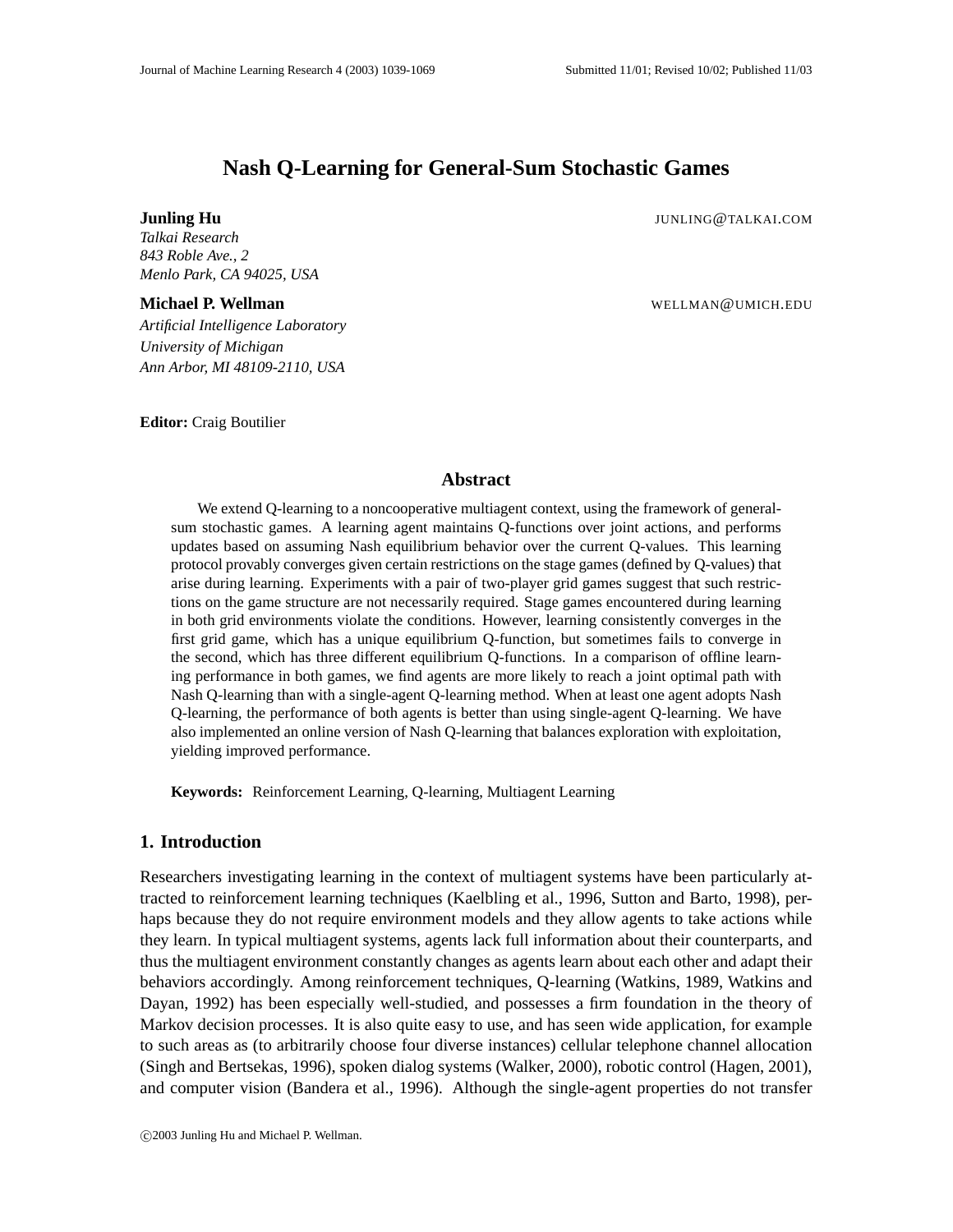directly to the multiagent context, its ease of application does, and the method has been employed in such multiagent domains as robotic soccer (Stone and Sutton, 2001, Balch, 1997), predator-andprey pursuit games (Tan, 1993, De Jong, 1997, Ono and Fukumoto, 1996), and Internet pricebots (Kephart and Tesauro, 2000).

Whereas it is possible to apply Q-learning in a straightforward fashion to each agent in a multiagent system, doing so (as recognized in several of the studies cited above) neglects two issues specific to the multiagent context. First, the environment consists of other agents who are similarly adapting, thus the environment is no longer stationary, and the familiar theoretical guarantees no longer apply. Second, the nonstationarity of the environment is not generated by an arbitrary stochastic process, but rather by other agents, who might be presumed rational or at least regular in some important way. We might expect that accounting for this explicitly would be advantageous to the learner. Indeed, several studies (Littman, 1994, Claus and Boutilier, 1998, Hu and Wellman, 2000) have demonstrated situations where an agent who considers the effect of joint actions outperforms a corresponding agent who learns only in terms of its own actions. Boutilier (1999) studies the possibility of reasoning explicitly about coordination mechanisms, including learning processes, as a way of improving joint performance in coordination games.

In extending Q-learning to multiagent environments, we adopt the framework of general-sum stochastic games. In a *stochastic game*, each agent's reward depends on the joint action of all agents and the current state, and state transitions obey the Markov property. The stochastic game model includes Markov decision processes as a special case where there is only one agent in the system. *General-sum games* allow the agents' rewards to be arbitrarily related. As special cases, zerosum games are instances where agents' rewards are always negatively related, and in coordination games rewards are always positively related. In other cases, agents may have both compatible and conflicting interests. For example, in a market system, the buyer and seller have compatible interests in reaching a deal, but have conflicting interests in the direction of price.

The baseline solution concept for general-sum games is the *Nash equilibrium* (Nash, 1951). In a Nash equilibrium, each player effectively holds a correct expectation about the other players' behaviors, and acts rationally with respect to this expectation. Acting rationally means the agent's strategy is a best response to the others' strategies. Any deviation would make that agent worse off. Despite its limitations, such as non-uniqueness, Nash equilibrium serves as the fundamental solution concept for general-sum games.

In single-agent systems, the concept of optimal Q-value can be naturally defined in terms of an agent maximizing its own expected payoffs with respect to a stochastic environment. In multiagent systems, Q-values are contingent on other agents' strategies. In the framework of general-sum stochastic games, we define optimal Q-values as Q-values received in a Nash equilibrium, and refer to them as *Nash Q-values*. The goal of learning is to find Nash Q-values through repeated play. Based on learned Q-values, our agent can then derive the Nash equilibrium and choose its actions accordingly.

In our algorithm, called *Nash Q-learning* (NashQ), the agent attempts to learn its equilibrium Q-values, starting from an arbitrary guess. Toward this end, the Nash Q-learning agent maintains a model of other agents' Q-values and uses that information to update its own Q-values. The updating rule is based on the expectation that agents would take their equilibrium actions in each state.

Our goal is to find the best strategy for our agent, relative to how other agents play in the game. In order to do this, our agents have to learn about other agents' strategies, and construct a best response. Learning about other agents' strategies involves forming conjectures on other agents'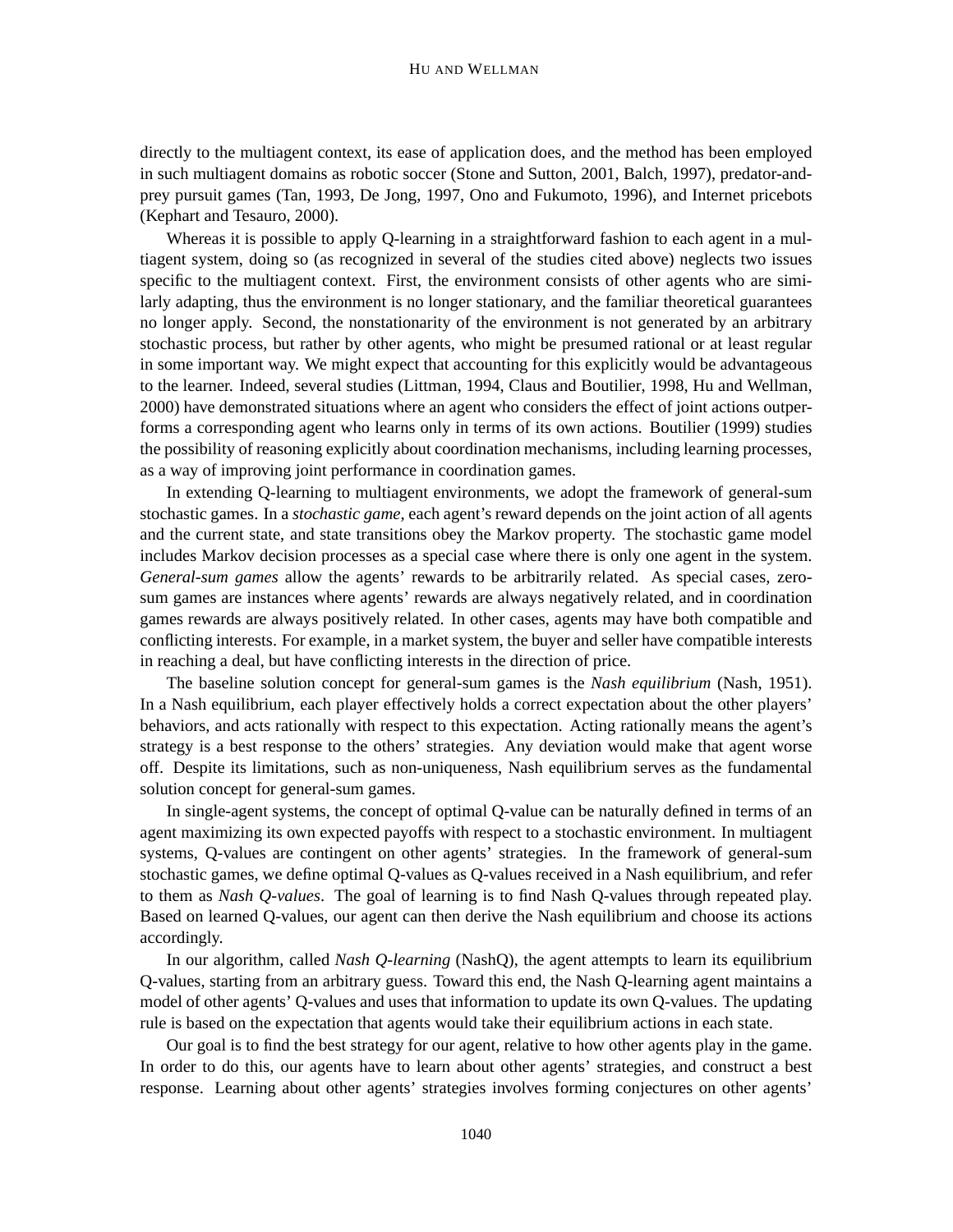behavior (Wellman and Hu, 1998). One can adopt a purely behavioral approach, inferring agent's policies directly based on observed action patterns. Alternatively, one can base conjectures on a model that presumes the agents are rational in some sense, and attempt to learn their underlying preferences. If rewards are observable, it is possible to construct such a model. The Nash equilibrium approach can then be considered as one way to form conjectures, based on game-theoretic conceptions of rationality.

We have proved the convergence of Nash Q-learning, albeit under highly restrictive technical conditions. Specifically, the learning process converges to Nash Q-values if every stage game (defined by interim Q-values) that arises during learning has a global optimum point, and the agents update according to values at this point. Alternatively, it will also converge if every stage game has a saddle point, and agents update in terms of these. In general, properties of stage games during learning are difficult to ensure. Nonetheless, establishing sufficient convergence conditions for this learning process may provide a useful starting point for analysis of extended methods or interesting special cases.

We have constructed two grid-world games to test our learning algorithm. Our experiments confirm that the technical conditions for our theorem can be easily violated during the learning process. Nevertheless, they also indicate that learning reliably converges in Grid Game 1, which has three equally-valued global optimal points in equilibrium, but does not always converge in Grid Game 2, which has neither a global optimal point nor a saddle point, but three sets of other types of Nash Q-values in equilibrium.

For both games, we evaluate the offline learning performance of several variants of multiagent Q-learning. When agents learn in an environment where the other agent acts randomly, we find agents are more likely to reach an optimal joint path with Nash Q-learning than with separate singleagent Q-learning. When at least one agent adopts the Nash Q-learning method, both agents are better off. We have also implemented an online version of Nash Q-learning method that balances exploration with exploitation, yielding improved performance.

Experimentation with the algorithm is complicated by the fact that there might be multiple Nash equilibrium points for a stage game during learning. In our experiments, we choose one Nash equilibrium either based on the expected reward it brings, or based on the order it is ranked in solution list. Such an order is determined solely by the action sequence, which has little to do with the property of Nash equilibrium.

In the next section, we introduce the basic concepts and background knowledge for our learning method. In Section 3, we define the Nash Q-learning algorithm, and analyze its computational complexity. We prove that the algorithm converges under specified conditions in Section 4. Section 5 presents our experimental results, followed by sections summarizing related literature and discussing the contributions of this work.

## **2. Background Concepts**

As noted above, our NashQ algorithm generalizes single-agent Q-learning to stochastic games by employing an equilibrium operator in place of expected utility maximization. Our description adopts notation and terminology from the established frameworks of Q-learning and game theory.

## **2.1 Single-Agent Q-Learning**

Q-learning (Watkins and Dayan, 1992) defines a learning method within a *Markov decision process*.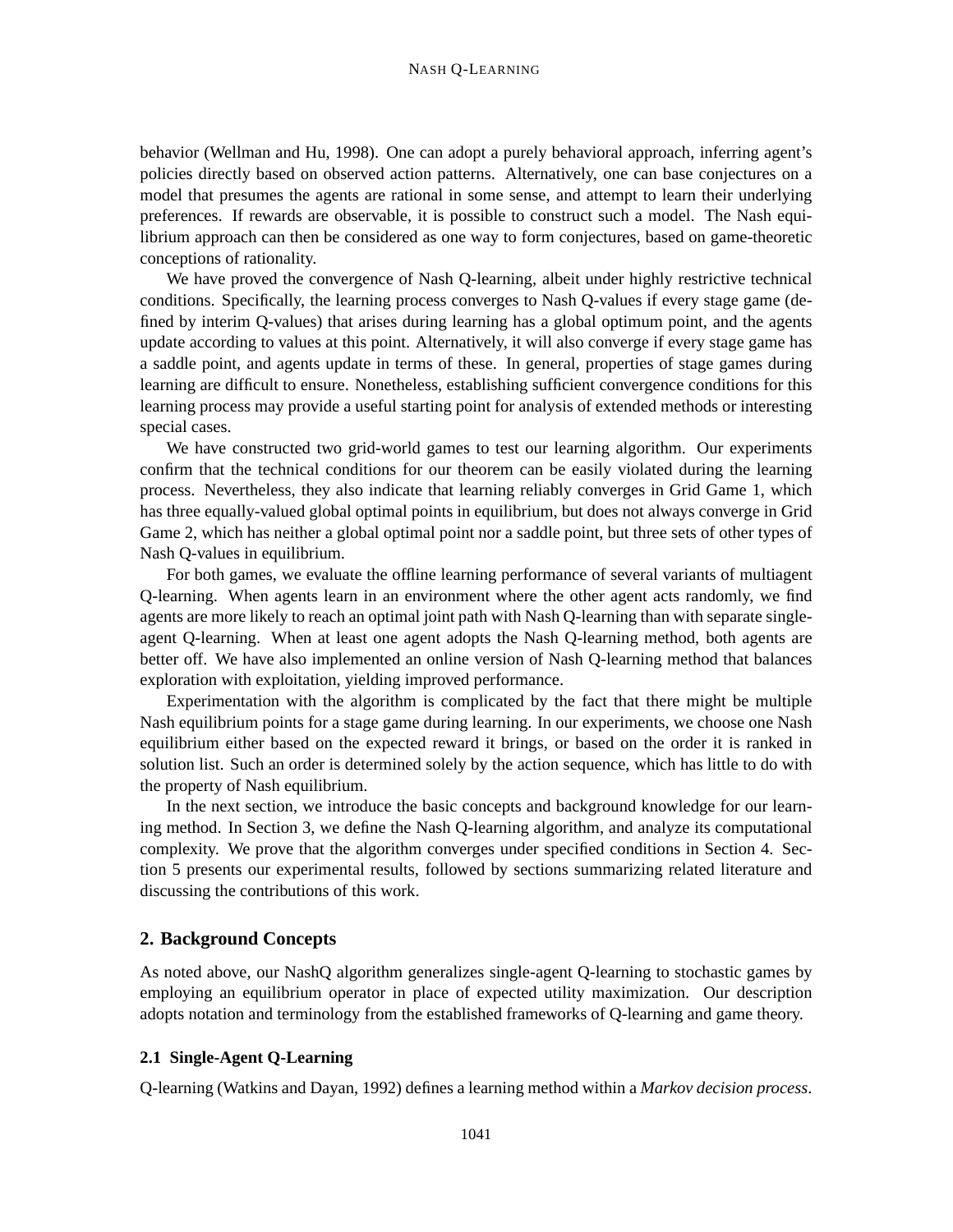**Definition 1** *A Markov Decision Process is a tuple*  $\langle S, A, r, p \rangle$ *, where S is the discrete state space, A is the discrete action space, r* :  $S \times A \rightarrow R$  *is the reward function of the agent, and p* :  $S \times A \rightarrow \Delta(S)$ *is the transition function, where*  $\Delta(S)$  *is the set of probability distributions over state space* S.

In a Markov decision process, an agent's objective is to find a strategy (policy)  $\pi$  so as to maximize the sum of discounted expected rewards,

$$
v(s,\pi) = \sum_{t=0}^{\infty} \beta^t E(r_t|\pi, s_0 = s), \qquad (1)
$$

where *s* is a particular state,  $s_0$  indicates the initial state,  $r_t$  is the reward at time  $t, \beta \in [0,1)$  is the discount factor.  $v(s, \pi)$  represents the *value* for state *s* under strategy  $\pi$ . A *strategy* is a plan for playing a game. Here  $\pi = (\pi_0, \ldots, \pi_t, \ldots)$  is defined over the entire course of the game, where  $\pi_t$ is called the *decision rule* at time *t*. A decision rule is a function  $\pi$ <sub>*t*</sub> :  $H$ <sub>*t*</sub>  $\rightarrow \Delta(A)$ , where  $H$ <sub>*t*</sub> is the space of possible histories at time *t*, with each  $H_t \in \mathbf{H}_t$ ,  $H_t = (s_0, a_0, \ldots, s_{t-1}, a_{t-1}, s_t)$ , and  $\Delta(A)$  is the space of probability distributions over the agent's actions.  $\pi$  is called a *stationary strategy* if  $\pi_t = \bar{\pi}$  for all *t*, that is, the decision rule is independent of time.  $\pi$  is called a *behavior strategy* if its decision rule may depend on the history of the game play,  $\pi_t = f_t(H_t)$ .

The standard solution to the problem above is through an iterative search method (Puterman, 1994) that searches for a fixed point of the following *Bellman* equation:

$$
v(s,\pi^*) = \max_{a} \left\{ r(s,a) + \beta \sum_{s'} p(s'|s,a) v(s',\pi^*) \right\},\tag{2}
$$

where  $r(s, a)$  is the reward for taking action *a* at state *s*, *s'* is the next state, and  $p(s'|s, a)$  is the probability of transiting to state *s'* after taking action *a* in state *s*. A solution  $\pi^*$  that satisfies (2) is guaranteed to be an optimal policy.

A learning problem arises when the agent does not know the reward function or the state transition probabilities. If an agent directly learns about its optimal policy without knowing either the reward function or the state transition function, such an approach is called *model-free reinforcement learning*, of which Q-learning is one example.

The basic idea of Q-learning is that we can define a function *Q* (henceforth, the *Q-function*) such that

$$
Q^*(s, a) = r(s, a) + \beta \sum_{s'} p(s'|s, a) v(s', \pi^*).
$$
 (3)

By this definition,  $Q^*(s, a)$  is the total discounted reward of taking action *a* in state *s* and then following the optimal policy thereafter. By equation (2) we have

$$
v(s,\pi^*) = \max_a Q^*(s,a).
$$

If we know  $Q^*(s, a)$ , then the optimal policy  $\pi^*$  can be found by simply identifying the action that maximizes  $Q^*(s, a)$  under the state *s*. The problem is then reduced to finding the function  $Q^*(s, a)$ instead of searching for the optimal value of  $v(s, \pi^*)$ .

Q-learning provides us with a simple updating procedure, in which the agent starts with arbitrary initial values of  $Q(s, a)$  for all  $s \in S, a \in A$ , and updates the Q-values as follows:

$$
Q_{t+1}(s_t, a_t) = (1 - \alpha_t)Q_t(s_t, a_t) + \alpha_t \left[r_t + \beta \max_a Q_t(s_{t+1}, a)\right],
$$
\n(4)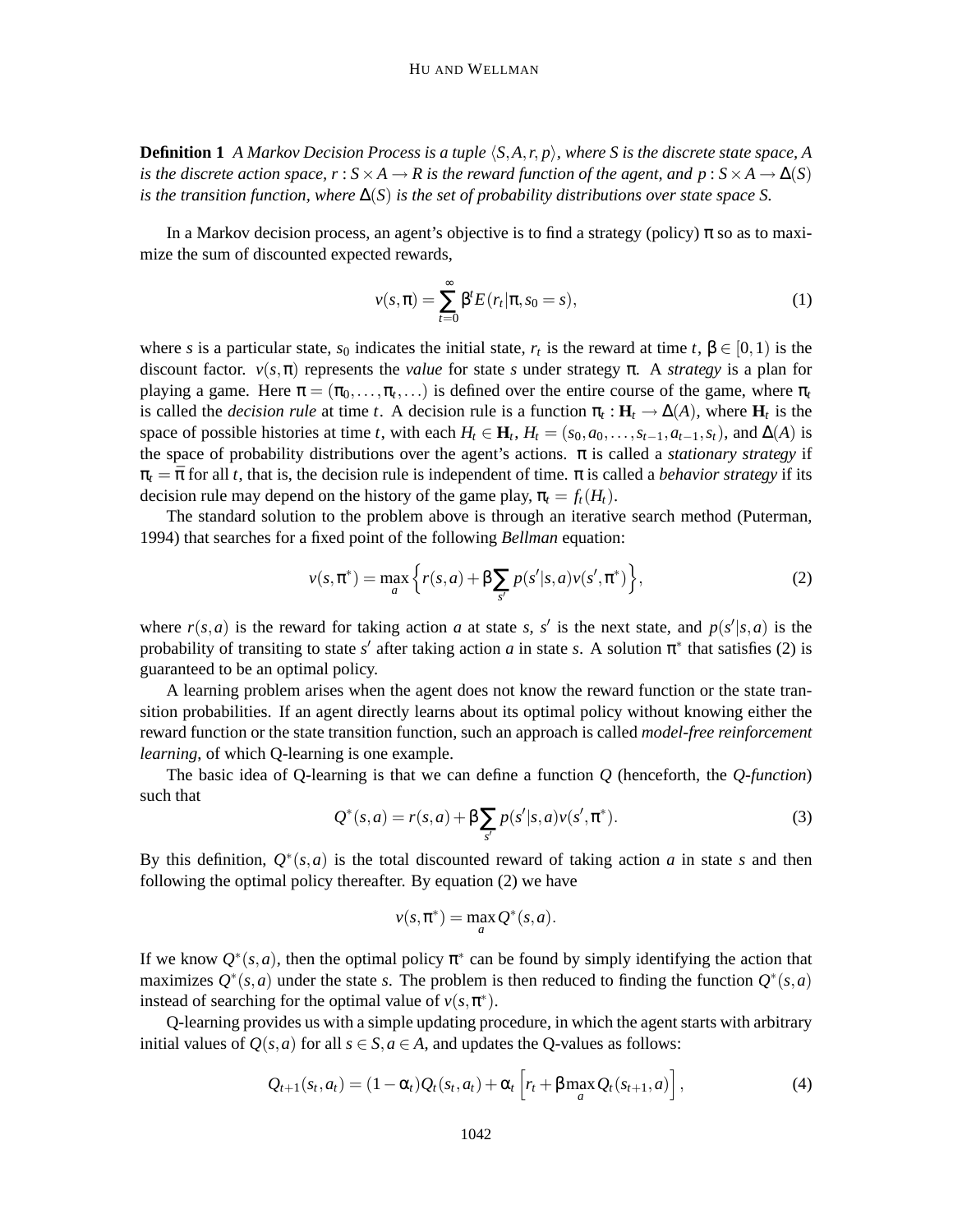where  $\alpha_t \in [0,1)$  is the learning rate sequence. Watkins and Dayan (1992) proved that sequence (4) converges to  $Q^*(s, a)$  under the assumption that all states and actions have been visited infinitely often and the learning rate satisfies certain constraints.

## **2.2 Stochastic Games**

The framework of stochastic games (Filar and Vrieze, 1997, Thusijsman, 1992) models multiagent systems with discrete time<sup>1</sup> and noncooperative nature. We employ the term "noncooperative" in the technical game-theoretic sense, where it means that agents pursue their individual goals and cannot form an enforceable agreement on their joint actions (unless this is modeled explicitly in the game itself). For a detailed distinction between cooperative and noncooperative games, see the discussion by Harsanyi and Selten (1988).

In a stochastic game, agents choose actions simultaneously. The state space and action space are assumed to be discrete. A standard formal definition (Thusijsman, 1992) follows.

**Definition 2** An n-player stochastic game  $\Gamma$  is a tuple  $\langle S, A^1, \ldots, A^n, r^1, \ldots, r^n, p \rangle$ , where S is the *state space,*  $A^i$  *is the action space of player i*  $(i = 1, ..., n)$ ,  $r^i : S \times A^1 \times \cdots \times A^n \rightarrow R$  *is the payoff function for player i, p* :  $S \times A^1 \times \cdots \times A^n \to \Delta(S)$  *is the transition probability map, where*  $\Delta(S)$  *is the set of probability distributions over state space S.*

Given state *s*, agents independently choose actions  $a^1, \ldots, a^n$ , and receive rewards  $r^i(s, a^1, \ldots, a^n)$ ,  $i = 1, \ldots, n$ . The state then transits to the next state *s'* based on fixed transition probabilities, satisfying the constraint

$$
\sum_{s' \in S} p(s'|s, a^1, \dots, a^n) = 1.
$$

In a *discounted stochastic game*, the objective of each player is to maximize the discounted sum of rewards, with discount factor  $\beta \in [0,1)$ . Let  $\pi^{i}$  be the strategy of player *i*. For a given initial state *s*, player *i* tries to maximize

$$
v^{i}(s,\pi^{1},\pi^{2},\ldots,\pi^{n}) = \sum_{t=0}^{\infty} \beta^{t} E(r_{t}^{1}|\pi^{1},\pi^{2},\ldots,\pi^{n},s_{0}=s).
$$

#### **2.3 Equilibrium Strategies**

A Nash equilibrium is a joint strategy where each agent's is a best response to the others'. For a stochastic game, each agent's strategy is defined over the entire time horizon of the game.

**Definition 3** *In stochastic game*  $\Gamma$ , a *Nash equilibrium point is a tuple of n strategies*  $(\pi^1_*, \ldots, \pi^n_*)$ *such that for all*  $s \in S$  *and*  $i = 1, \ldots, n$ ,

$$
v^i(s,\pi^1_*,\ldots,\pi^n_*)\geq v^i(s,\pi^1_*,\ldots,\pi^{i-1}_*,\pi^i,\pi^{i+1}_*,\ldots,\pi^n_*)\quad\text{for all }\pi^i\in\Pi^i,
$$

*where* Π*<sup>i</sup> is the set of strategies available to agent i.*

The strategies that constitute a Nash equilibrium can in general be behavior strategies or stationary strategies. The following result shows that there always exists an equilibrium in stationary strategies.

<sup>1.</sup> For a model of continuous-time multiagent systems, see literature on *differential games* (Isaacs, 1975, Petrosjan and Zenkevich, 1996).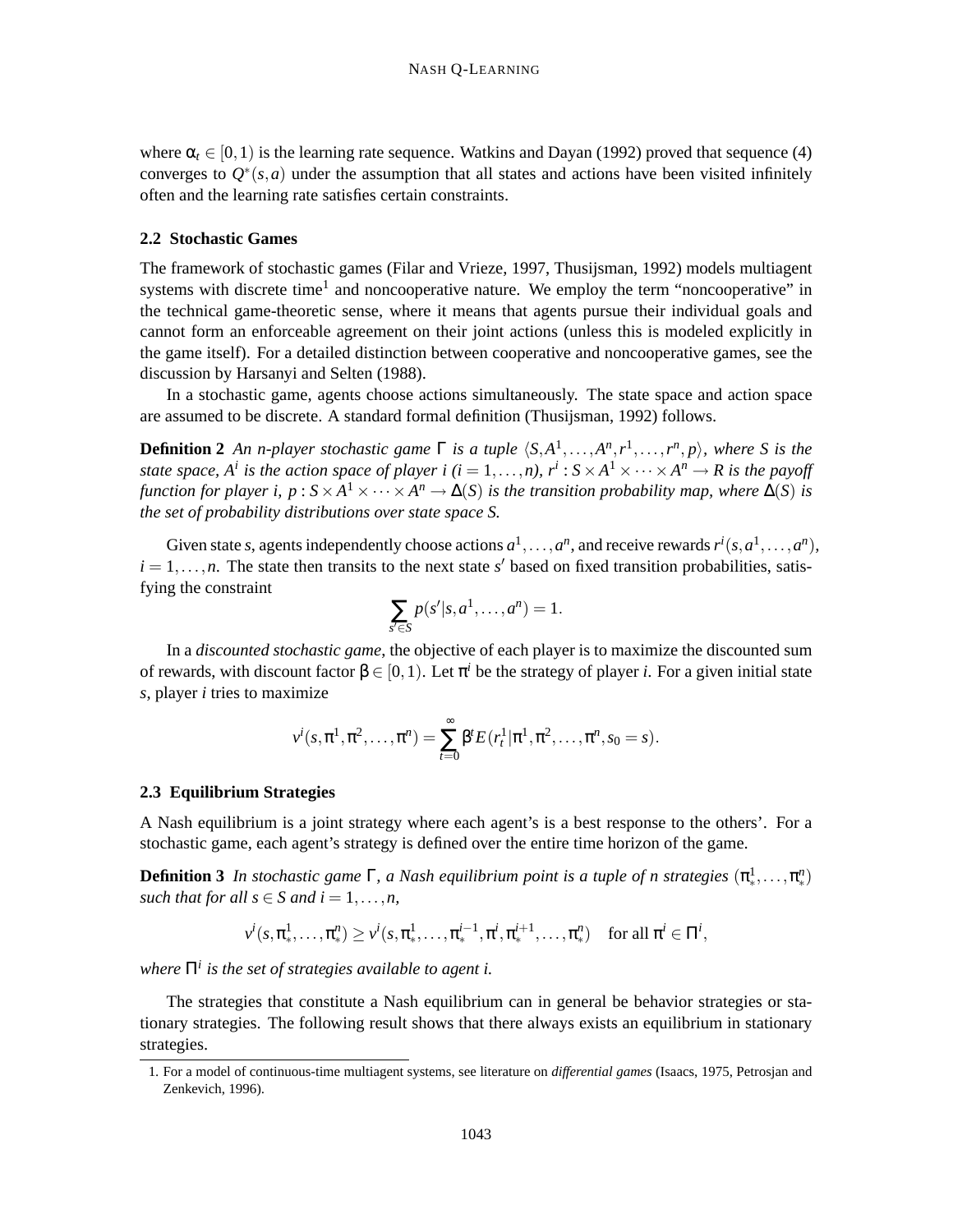**Theorem 4** *(Fink, 1964) Every n-player discounted stochastic game possesses at least one Nash equilibrium point in stationary strategies.*

In this paper, we limit our study to stationary strategies. Non-stationary strategies, which allow conditioning of action on history of play, are more complex, and relatively less well-studied in the stochastic game framework. Work on learning in infinitely repeated games (Fudenberg and Levine, 1998) suggests that there are generally a great multiplicity of non-stationary equilibria. This fact is partially demonstrated by Folk Theorems (Osborne and Rubinstein, 1994).

# **3. Multiagent Q-learning**

We extend Q-learning to multiagent systems, based on the framework of stochastic games. First, we redefine Q-values for multiagent case, and then present the algorithm for learning such Q-values. Then we provide an analysis for computational complexity of this algorithm.

## **3.1 Nash Q-Values**

To adapt Q-learning to the multiagent context, the first step is recognizing the need to consider joint actions, rather than merely individual actions. For an *n*-agent system, the Q-function for any individual agent becomes  $O(s, a^1, \ldots, a^n)$ , rather than the single-agent Q-function,  $O(s, a)$ . Given the extended notion of Q-function, and Nash equilibrium as a solution concept, we define a *Nash Qvalue* as the expected sum of discounted rewards when all agents follow specified Nash equilibrium strategies from the next period on. This definition differs from the single-agent case, where the future rewards are based only on the agent's own optimal strategy.

More precisely, we refer to *Qi* <sup>∗</sup> as a *Nash Q-function* for agent *i*.

**Definition 5** *Agent i's* Nash Q-function *is defined over*  $(s, a^1, \ldots, a^n)$ *, as the sum of Agent i's current reward plus its future rewards when all agents follow a joint Nash equilibrium strategy. That is,*

$$
Q_{*}^{i}(s, a^{1}, \dots, a^{n}) =
$$
  

$$
r^{i}(s, a^{1}, \dots, a^{n}) + \beta \sum_{s' \in S} p(s'|s, a^{1}, \dots, a^{n}) v^{i}(s', \pi_{*}^{1}, \dots, \pi_{*}^{n}),
$$
 (5)

*where*  $(\pi^1_*, \ldots, \pi^n_*)$  *is the joint Nash equilibrium strategy,*  $r^i(s, a^1, \ldots, a^n)$  *is agent i's one-period reward in state s and under joint action*  $(a^1, \ldots, a^n)$ ,  $v^i(s', \pi^1_*, \ldots, \pi^n_*)$  *is agent i's total discounted reward over infinite periods starting from state s' given that agents follow the equilibrium strategies.* 

In the case of multiple equilibria, different Nash strategy profiles may support different Nash Q-functions.

Table 1 summarizes the difference between single agent systems and multiagent systems on the meaning of Q-function and Q-values.

## **3.2 The Nash Q-Learning Algorithm**

The Q-learning algorithm we propose resembles standard single-agent Q-learning in many ways, but differs on one crucial element: how to use the Q-values of the next state to update those of the current state. Our multiagent Q-learning algorithm updates with future Nash equilibrium payoffs, whereas single-agent Q-learning updates are based on the agent's own maximum payoff. In order to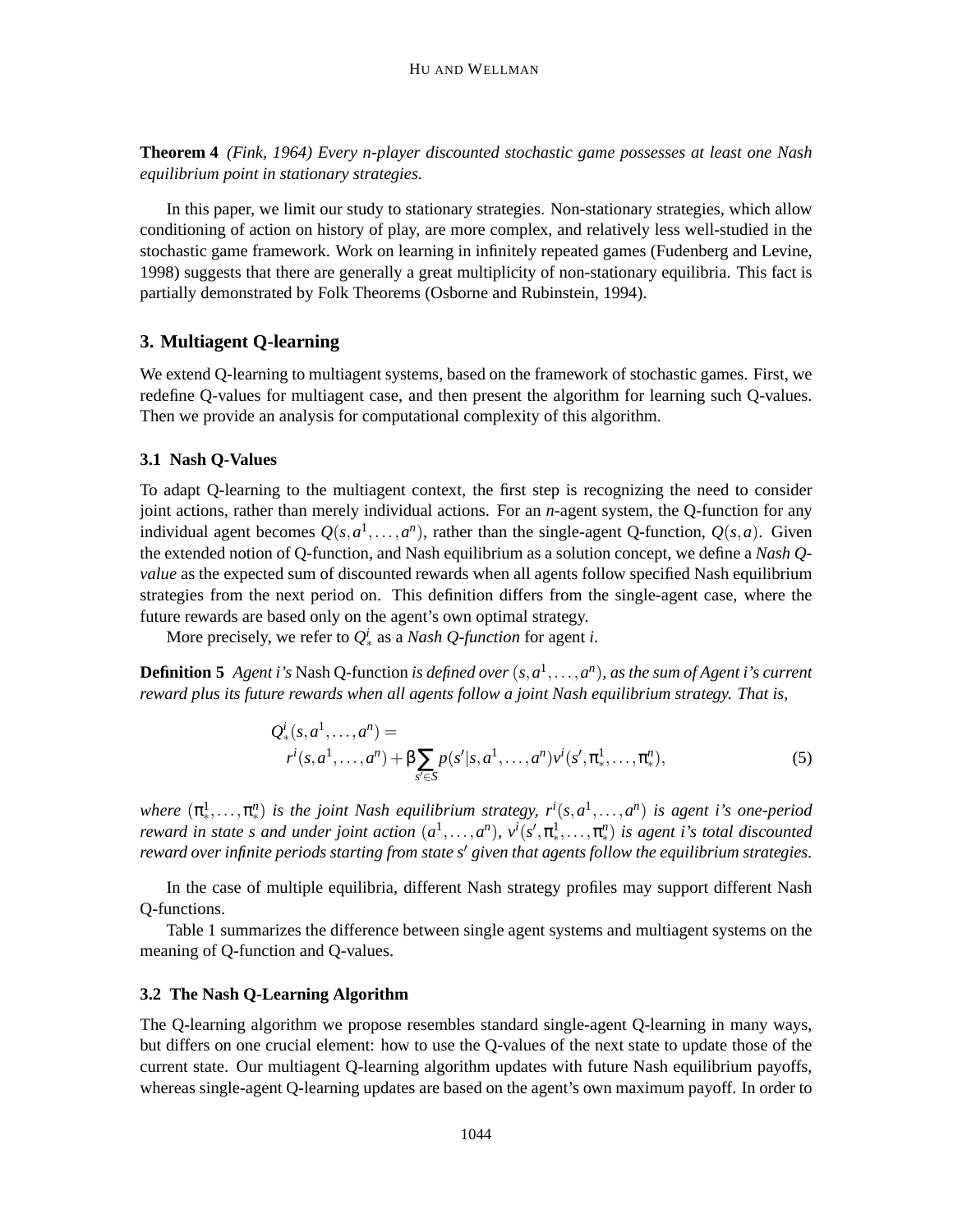|            | <b>Multiagent</b>                          | Single-Agent                                                     |
|------------|--------------------------------------------|------------------------------------------------------------------|
| Q-function | $Q(s,a^1,\ldots,a^n)$                      | Q(s,a)                                                           |
| "Optimal"  |                                            | Current reward + Future rewards Current reward + Future rewards  |
| Q-value    |                                            | when all agents play speci- by playing the optimal strat-        |
|            |                                            | fied Nash equilibrium strategies egy from the next period onward |
|            | from the next period onward (Equation (3)) |                                                                  |
|            | $\left($ Equation $\left($ 5 $\right)$ )   |                                                                  |

Table 1: Definitions of Q-values

learn these Nash equilibrium payoffs, the agent must observe not only its own reward, but those of others as well. For environments where this is not feasible, some observable proxy for other-agent rewards must be identified, with results dependent on how closely the proxy is related to actual rewards.

Before presenting the algorithm, we need to clarify the distinction between Nash equilibria for a *stage game* (one-period game), and for the stochastic game (many periods).

**Definition 6** An n-player stage game is defined as  $(M^1, \ldots, M^n)$ , where for  $k = 1, \ldots, n$ ,  $M^k$  is agent *k*'s payoff function over the space of joint actions,  $M^k = \{r^k(a^1, \ldots, a^n) | a^1 \in A^1, \ldots, a^n \in A^n\}$ , and *r<sup>k</sup> is the reward for agent k.*

Let  $\sigma^{-k}$  be the product of strategies of all agents other than  $k, \sigma^{-k} \equiv \sigma^1 \cdots \sigma^{k-1} \cdot \sigma^{k+1} \cdots \sigma^n$ .

**Definition 7** *A joint strategy*  $(\sigma^1, \ldots, \sigma^n)$  *constitutes a* Nash equilibrium *for the stage game*  $(M^1, \ldots, M^n)$ *if, for*  $k = 1, ..., n$ ,

$$
\sigma^k \sigma^{-k} M^k \geq \hat{\sigma}^k \sigma^{-k} M^k \quad \text{for all } \sigma^k \in \hat{\sigma}(A^k).
$$

Our learning agent, indexed by *i*, learns about its Q-values by forming an arbitrary guess at time 0. One simple guess would be letting  $Q_0^i(s, a^1, \ldots, a^n) = 0$  for all  $s \in S, a^1 \in A^1, \ldots, a^n \in A^n$ . At each time *t*, agent *i* observes the current state, and takes its action. After that, it observes its own reward, actions taken by all other agents, others' rewards, and the new state s'. It then calculates a Nash equilibrium  $\pi^1(s') \cdots \pi^n(s')$  for the stage game  $(Q_t^1(s'), \ldots, Q_t^n(s'))$ , and updates its Q-values according to

$$
Q_{t+1}^i(s, a^1, \dots, a^n) = (1 - \alpha_t) Q_t^i(s, a^1, \dots, a^n) + \alpha_t \left[ r_t^i + \beta Nash Q_t^i(s') \right],
$$
 (6)

where

$$
NashQ_t^i(s') = \pi^1(s') \cdots \pi^n(s') \cdot Q_t^i(s'),\tag{7}
$$

Different methods for selecting among multiple Nash equilibria will in general yield different updates. *NashQ<sup>i</sup>*(*s'*) is agent *i*'s payoff in state *s'* for the selected equilibrium. Note that  $\pi^1(s') \cdots \pi^n(s')$  $Q_t^i$ (s') is a scalar. This learning algorithm is summarized in Table 2.

In order to calculate the Nash equilibrium  $(\pi^1(s'),...,\pi^n(s'))$ , agent *i* would need to know  $Q_t^1(s')$ ,..., $Q_t^n(s')$ . Information about other agents' Q-values is not given, so agent *i* must learn about them too. Agent *i* forms conjectures about those Q-functions at the beginning of play, for example,  $Q_0^j(s, a^1, \ldots, a^n) = 0$  for all *j* and all  $s, a^1, \ldots, a^n$ . As the game proceeds, agent *i* observes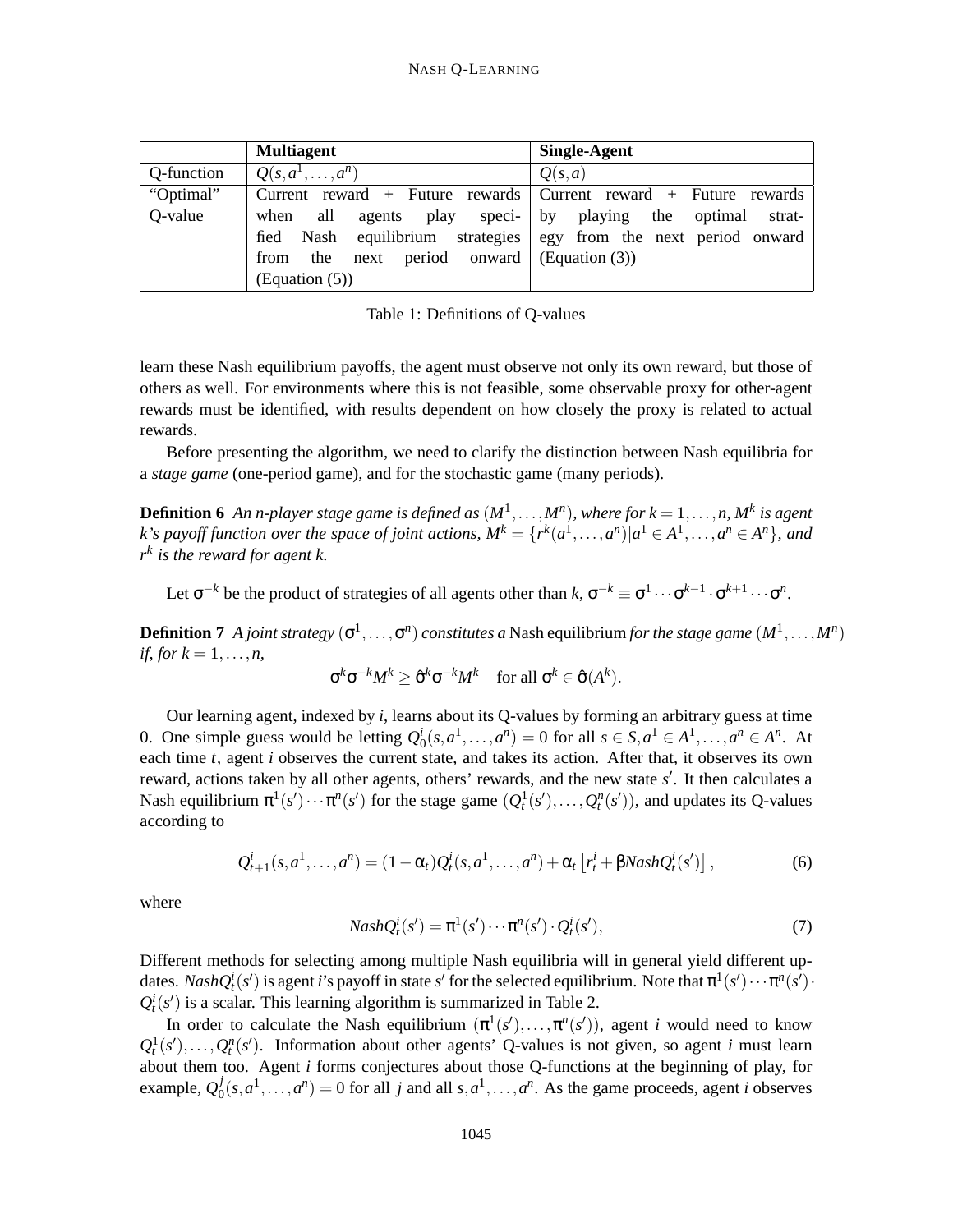Initialize: Let  $t = 0$ , get the initial state  $s_0$ . Let the learning agent be indexed by *i*. For all  $s \in S$  and  $a^j \in A^j$ ,  $j = 1, ..., n$ , let  $Q_t^j(s, a^1, ..., a^n) = 0$ . Loop Choose action  $a_t^i$ . Observe  $r_t^1, \ldots, r_t^n; a_t^1, \ldots, a_t^n$ , and  $s_{t+1} = s'$ Update  $Q_t^j$  for  $j = 1, ..., n$  $Q_{t+1}^j(s, a^1, \ldots, a^n) = (1 - \alpha_t)Q_t^j(s, a^1, \ldots, a^n) + \alpha_t[r_t^j + \beta NashQ_t^j(s')]$ where  $\alpha_t \in (0,1)$  is the learning rate, and  $NashQ_t^k(s')$  is defined in (7) Let  $t := t + 1$ .



other agents' immediate rewards and previous actions. That information can then be used to update agent *i*'s conjectures on other agents' Q-functions. Agent *i* updates its beliefs about agent *j*'s Q-function, according to the same updating rule (6) it applies to its own,

$$
Q_{t+1}^j(s, a^1, \dots, a^n) = (1 - \alpha_t) Q_t^j(s, a^1, \dots, a^n) + \alpha_t \left[ r_t^j + \beta Nash Q_t^j(s') \right].
$$
 (8)

Note that  $\alpha_t = 0$  for  $(s, a^1, \ldots, a^n) \neq (s_t, a^1_t, \ldots, a^n_t)$ . Therefore (8) does not update all the entries in the Q-functions. It updates only the entry corresponding to the current state and the actions chosen by the agents. Such updating is called *asynchronous updating*.

## **3.3 Complexity of the Learning Algorithm**

According to the description above, the learning agent needs to maintain *n* Q-functions, one for each agent in the system. These Q-functions are maintained internally by the learning agent, assuming that it can observe other agents' actions and rewards.

The learning agent updates  $(Q^1, \ldots, Q^n)$ , where each  $Q^j$ ,  $j = 1, \ldots, n$ , is made of  $Q^j(s, a^1, \ldots, a^n)$ for all  $s, a^1, \ldots, a^n$ . Let |S| be the number of states, and let  $|A^i|$  be the size of agent *i*'s action space *A*<sup>*i*</sup>. Assuming  $|A^1| = \cdots = |A^n| = |A|$ , the total number of entries in  $Q^k$  is  $|S| \cdot |A|^n$ . Since our learning agent has to maintain *n* Q-tables, the total space requirement is  $n|S| \cdot |A|^n$ . Therefore our learning algorithm, in terms of space complexity, is linear in the number of states, polynomial in the number of actions, but exponential in the number of agents.2

The algorithm's running time is dominated by the calculation of Nash equilibrium used in the Q-function update. The computational complexity of finding an equilibrium in matrix games is unknown. Commonly used algorithms for 2-player games have exponential worst-case behavior, and approximate methods are typically employed for *n*-player games (McKelvey and McLennan, 1996).

<sup>2.</sup> Given known locality in agent interaction, it is sometimes possible to achieve more compact representations using graphical models (Kearns et al., 2001, Koller and Milch, 2001).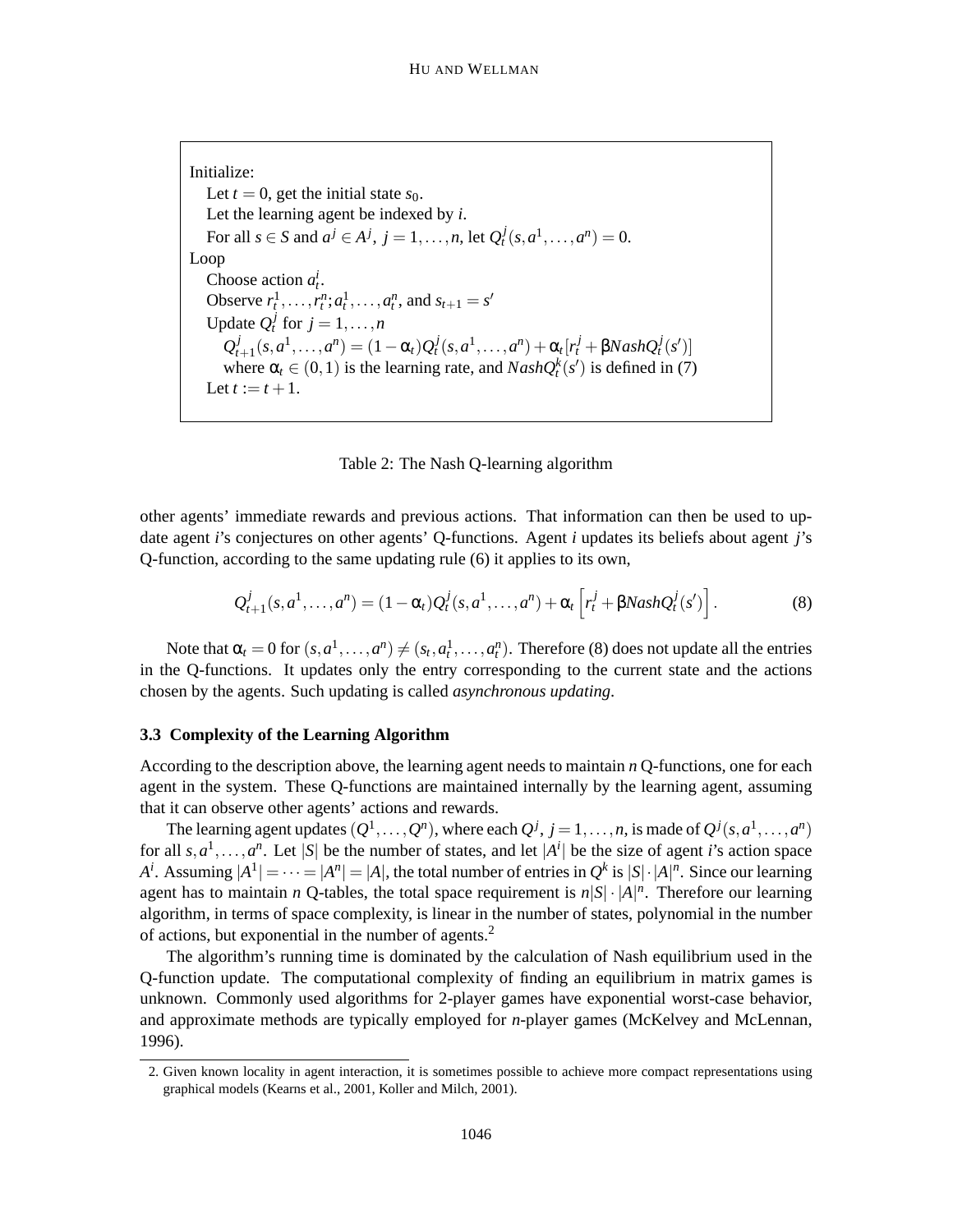# **4. Convergence**

We would like to prove the convergence of  $Q_t^i$  to an equilibrium  $Q_*^i$  for the learning agent *i*. The value of  $Q_*^i$  is determined by the joint strategies of all agents. That means our agent has to learn Q-values of all the agents and derive strategies from them. The learning objective is  $(Q^1_*,...,Q^n_*)$ , and we have to show the convergence of  $(Q_t^1, \ldots, Q_t^n)$  to  $(Q_*^1, \ldots, Q_*^n)$ .

## **4.1 Convergence Proof**

Our convergence proof requires two basic assumptions about infinite sampling and decaying of learning rate. These two assumptions are similar to those in single-agent Q-learning.

**Assumption 1** *Every state s*  $\in$  *S and action*  $a^k \in A^k$  *for*  $k = 1, ..., n$ *, are visited infinitely often.* 

**Assumption 2** *The learning rate*  $\alpha_t$  *satisfies the following conditions for all s,t,* $a^1, \ldots, a^n$ *:* 

- *1.*  $0 \le \alpha_t(s, a^1, \ldots, a^n) < 1, \sum_{t=0}^{\infty} \alpha_t(s, a^1, \ldots, a^n) = \infty, \sum_{t=0}^{\infty} [\alpha_t(s, a^1, \ldots, a^n)]^2 < \infty$ *, and the latter two hold uniformly and with probability 1.*
- *2.*  $\alpha_t(s, a^1, \ldots, a^n) = 0$  if  $(s, a^1, \ldots, a^n) \neq (s_t, a^1_t, \ldots, a^n_t)$ .

The second item in Assumption 2 states that the agent updates only the Q-function element corresponding to current state  $s_t$  and actions  $a_t^1, \ldots, a_t^n$ .

Our proof relies on the following lemma by Szepesvári and Littman (1999), which establishes the convergence of a general Q-learning process updated by a pseudo-contraction operator. Let  $\mathbb Q$ be the space of all *Q* functions.

**Lemma 8 (Szepesvári and Littman (1999), Corollary 5)** Assume that  $\alpha_t$  satisfies Assumption 2 *and the mapping*  $P_t: \mathbb{Q} \to \mathbb{Q}$  *satisfies the following condition: there exists a number*  $0 < \gamma < 1$  *and a* sequence  $\lambda_t \geq 0$  converging to zero with probability 1 such that  $\|P_tQ-P_tQ_*\| \leq \gamma \|Q-Q_*\| + \lambda_t$ *for all*  $Q \in \mathbb{Q}$  *and*  $Q_* = E[P_tQ_*]$ *, then the iteration defined by* 

$$
Q_{t+1} = (1 - \alpha_t)Q_t + \alpha_t [P_t Q_t]
$$
\n(9)

*converges to Q*<sup>∗</sup> *with probability 1.*

Note that  $P_t$  in Lemma 8 is a pseudo-contraction operator because a "true" contraction operator should map every two points in the space closer to each other, which means  $\|P_tQ - P_t\hat{Q}\| \leq \gamma \|$  $Q - \hat{Q}$  || for all  $Q, \hat{Q} \in \mathbb{Q}$ . Even when  $\lambda_t = 0$ ,  $P_t$  is still not a contraction operator because it only maps every  $Q \in \mathbb{Q}$  closer to  $Q_*,$  not mapping any two points in  $\mathbb{Q}$  closer.

For an *n*-player stochastic game, we define the operator  $P_t$  as follows.

**Definition 9** *Let*  $Q = (Q^1, \ldots, Q^n)$ *, where*  $Q^k \in \mathbb{Q}^k$  *for*  $k = 1, \ldots, n$ *, and*  $\mathbb{Q} = \mathbb{Q}^1 \times \cdots \times \mathbb{Q}^n$ *.*  $P_t$ :  $\mathbb{Q} \to \mathbb{Q}$  *is a mapping on the complete metric space*  $\mathbb{Q}$  *into*  $\mathbb{Q}$ *,*  $P_tQ = (P_tQ^1, \ldots, P_tQ^n)$ *, where* 

$$
P_t Q^k(s, a^1, \dots, a^n) = r_t^k(s, a^1, \dots, a^n) + \beta \pi^1(s') \dots \pi^n(s') Q^k(s'), \text{ for } k = 1, \dots, n,
$$

 $w$ here  $s'$  is the state at time  $t+1$ , and  $(\pi^1(s'),\ldots,\pi^n(s'))$  is a Nash equilibrium solution for the stage *game*  $(Q^{1}(s'), \ldots, Q^{n}(s'))$ *.*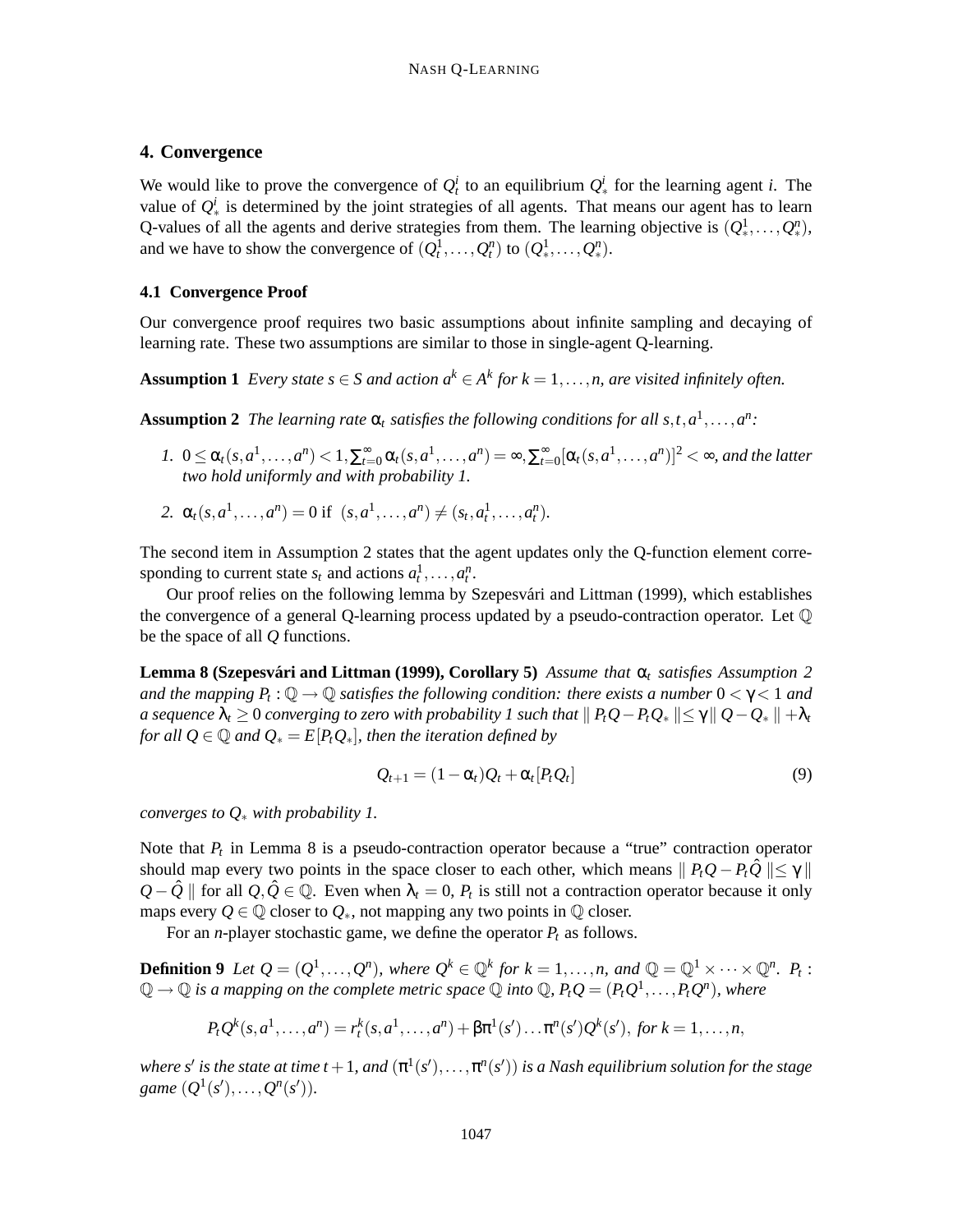We prove the equation  $Q_* = E[P_tQ_*]$  in Lemma 11, which depends on the following theorem.

**Lemma 10 (Filar and Vrieze (1997), Theorem 4.6.5)** *The following assertions are equivalent:*

- *1.* (π<sup>1</sup><sub>∗</sub>,...,π<sup>n</sup><sub>∗</sub>) *is a Nash equilibrium point in a discounted stochastic game with equilibrium*  $payoff\left(\nu^1(\pi^1_*,\ldots,\pi^n_*) ,\ldots,\nu^n(\pi^1_*,\ldots,\pi^n_* )\right)\!,\,where\,\, \nu^k(\pi^1_*,\ldots,\pi^n_*) = \left(\nu^k(s^1,\pi^1_*,\ldots,\pi^n_* )\right)$  $,...,\pi_{*}^{n}),...,v^{k}(s^{m},\pi_{*}^{1},\ldots,\pi_{*}^{n})$ ,  $k=1,...,n$ .
- 2. For each  $s \in S$ , the tuple  $(\pi^1_*(s), \ldots, \pi^n_*(s))$  constitutes a Nash equilibrium point in the stage  $\mathit{game}\,\left( Q_*^1(s),\ldots,Q_*^n(s)\right)$  with Nash equilibrium payoffs  $\left(\mathit{v}^1(s,\pi_*^1,\ldots,\pi_*^n),\ldots,\right.$  $v^n(s, \pi^1_*, \ldots, \pi^n_*)\Big)$ , where for  $k = 1, \ldots, n$ ,  $Q_*^k(s, a^1, \ldots, a^n) = r^k(s, a^1, \ldots, a^n) + \beta \sum_{s' \in S}$  $p(s'|s, a^1, \ldots, a^n)v^k(s', \pi^1_*, \ldots, \pi^n_*$  $(10)$

This lemma links agent *k*'s optimal value  $v^k$  in the entire stochastic game to its Nash equilibrium payoff in the stage game  $(Q^1_*(s),...,Q^n_*(s))$ . In other words,  $v^k(s) = \pi^1(s)... \pi^n(s)$  $Q_*^k(s)$ . This relationship leads to the following lemma.

**Lemma 11** *For an n-player stochastic game,*  $E[P_tQ_*] = Q_*$ *, where*  $Q_* = (Q_*^1, \ldots, Q_*^n)$ *.* 

*Proof.* By Lemma 10, given that  $v^k(s', \pi^1_*, \dots, \pi^n_k)$  is agent *k*'s Nash equilibrium payoff for the stage game  $(Q^1_*(s'), \ldots, Q^n_*(s'),$  and  $(\pi^1_*(s), \ldots, \pi^n_*(s))$  is its Nash equilibrium point, we have  $v^k(s', \pi^1_*, \ldots, \pi^n_*)$  $\pi^1_*(s') \cdots \pi^n_*(s') Q^k_*(s')$ . Based on Equation (10) we have

$$
Q_{*}^{k}(s, a^{1},..., a^{n})
$$
\n
$$
= r^{k}(s, a^{1},..., a^{n}) + \beta \sum_{s' \in S} p(s'|s, a^{1},..., a^{n}) \pi_{*}^{1}(s') \cdots \pi_{*}^{n}(s') Q_{*}^{k}(s')
$$
\n
$$
= \sum_{s' \in S} p(s'|s, a^{1},..., a^{n}) \Big( r^{k}(s, a^{1},..., a^{n}) + \beta \pi_{*}^{1}(s') \cdots \pi_{*}^{n}(s') Q_{*}^{k}(s') \Big)
$$
\n
$$
= E[P_{t}^{k} Q_{*}^{k}(s, a^{1},..., a^{n})],
$$

for all *s*,  $a^1, \ldots, a^n$ . Thus  $Q_*^k = E[P_tQ_*^k]$ . Since this holds for all  $k, E[P_tQ_*] = Q_*$ .

Now the only task left is to show that the *Pt* operator is a pseudo-contraction operator. We prove a stronger version than required by Lemma 8. Our *P<sub>t</sub>* satisfies  $||P_tQ - P_t\hat{Q}|| \le ||\hat{B}|| ||Q - \hat{Q}||$  for all  $Q, \hat{Q} \in \mathbb{Q}$ . In other words,  $P_t$  is a *real* contraction operator. In order for this condition to hold, we have to restrict the domain of the Q-functions during learning. Our restrictions focus on stage games with special types of Nash equilibrium points: *global optima*, and *saddles*.

**Definition 12** *A joint strategy*  $(\sigma^1, \ldots, \sigma^n)$  *of the stage game*  $(M^1, \ldots, M^n)$  *is a global optimal point if every agent receives its highest payoff at this point. That is, for all k,*

$$
\sigma M^k \geq \hat{\sigma} M^k \quad \text{for all } \hat{\sigma} \in \sigma(A).
$$

A global optimal point is always a Nash equilibrium. It is easy to show that all global optima have equal values.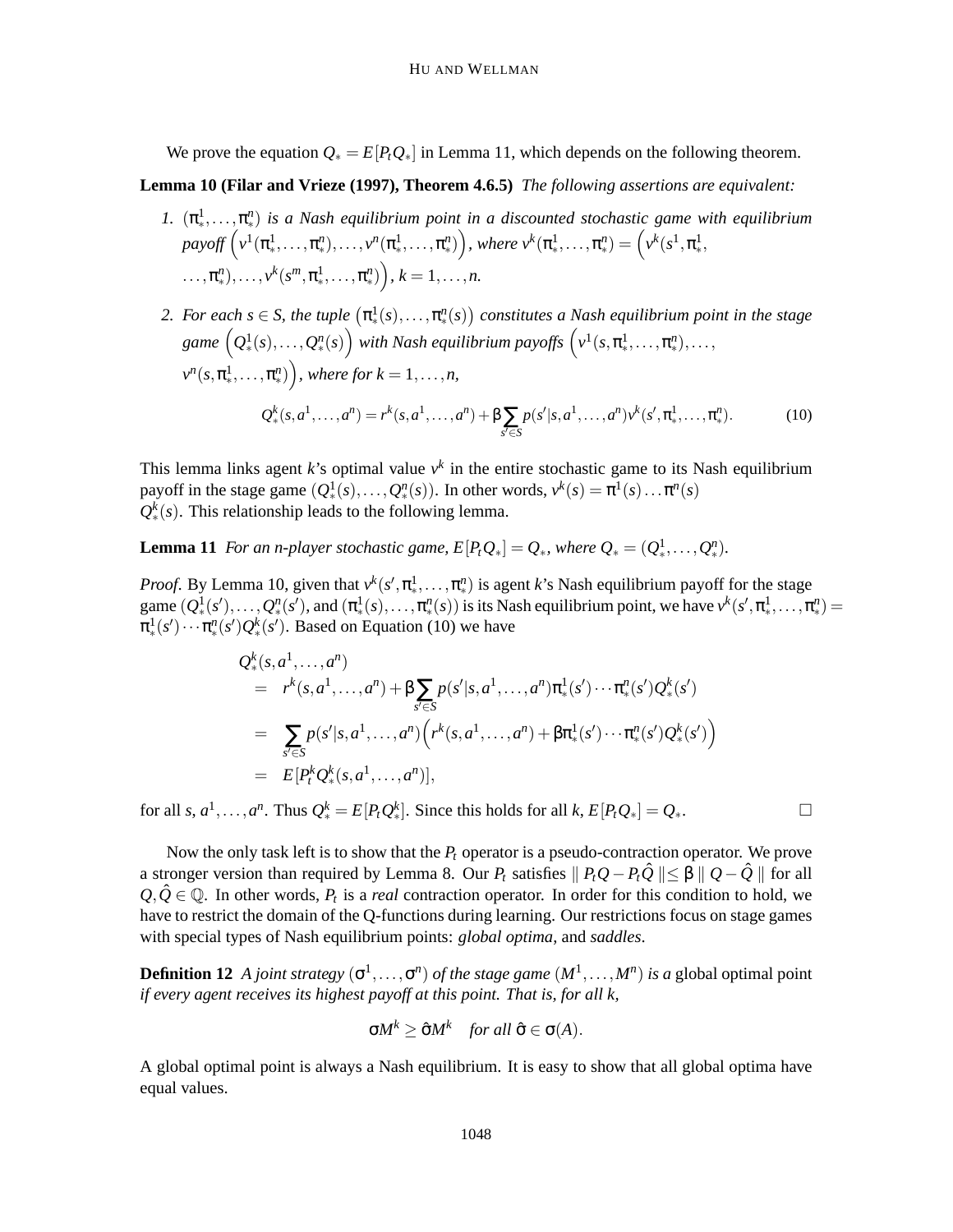| <b>Game 1</b> Left $\left $ Right |                   | <b>Game 2</b>   Left   Right |  | <b>Game 3</b> Left Right  |  |
|-----------------------------------|-------------------|------------------------------|--|---------------------------|--|
|                                   | Up   10, 9   0, 3 | $Up \, \, 5, 5 \, \, 0, 6$   |  | $Up \mid 10, 9 \mid 0, 3$ |  |
| <i>Down</i> $  3, 0   -1, 2  $    |                   | <i>Down</i>   6, 0   2, 2    |  | <i>Down</i> 3, 0 2, 2     |  |

Figure 1: Examples of different types of stage games

**Definition 13** *A joint strategy*  $(\sigma^1, \ldots, \sigma^n)$  *of the stage game*  $(M^1, \ldots, M^n)$  *is a* saddle point *if* (1) *it is a Nash equilibrium, and (2) each agent would receive a higher payoff when at least one of the other agents deviates. That is, for all k,*

$$
\begin{array}{rcl}\n\sigma^k\sigma^{-k}M^k & \geq & \hat{\sigma}^k\sigma^{-k}M^k \quad \text{for all } \hat{\sigma}^k \in \sigma(A^k), \\
\sigma^k\sigma^{-k}M^k & \leq & \sigma^k\hat{\sigma}^{-k}M^k \quad \text{for all } \hat{\sigma}^{-k} \in \sigma(A^{-k}).\n\end{array}
$$

All saddle points of a stage game are equivalent in their values.

**Lemma 14** *Let*  $\sigma = (\sigma^1, \ldots, \sigma^n)$  *and*  $\delta = (\delta^1, \ldots, \delta^n)$  *be saddle points of the n-player stage game*  $(M^1, \ldots, M^n)$ *. Then for all k,*  $\sigma M^k = \delta M^k$ *.* 

*Proof.* By definition of a saddle point, for every  $k, k = 1, \ldots, n$ ,

$$
\sigma^k \sigma^{-k} M^k \geq \delta^k \sigma^{-k} M^k, \quad \text{and} \tag{11}
$$

$$
\delta^k \delta^{-k} M^k \leq \delta^k \sigma^{-k} M^k. \tag{12}
$$

Combining (11) and (12), we have

$$
\sigma^k \sigma^{-k} M^k \ge \delta^k \delta^{-k} M^k. \tag{13}
$$

Similarly, by the definition of a saddle point we can prove that

$$
\delta^k \delta^{-k} M^k \ge \sigma^k \sigma^{-k} M^k. \tag{14}
$$

By (13) and (14), the only consistent solution is

$$
\delta^k \delta^{-k} M^k = \sigma^k \sigma^{-k} M^k.
$$

 $\Box$ 

Examples of stage games that have a global optimal point or a saddle point are shown in Figure 1. In each stage game, player 1 has two action choices: *Up* and *Down*. Player 2's action choices are *Left* and *Right*. Player 1's payoffs are the first numbers in each cell, with the second number denoting player 2's payoff. The first game has only one Nash equilibrium, with values (10, 9), which is a global optimal point. The second game also has a unique Nash equilibrium, in this case a saddle point, valued at (2, 2). The third game has two Nash equilibria: a global optimum, (10, 9), and a saddle, (2, 2).

Our convergence proof requires that the stage games encountered during learning have global optima, or alternatively, that they all have saddle points. Moreover, it mandates that the learner consistently choose either global optima or saddle points in updating its Q-values.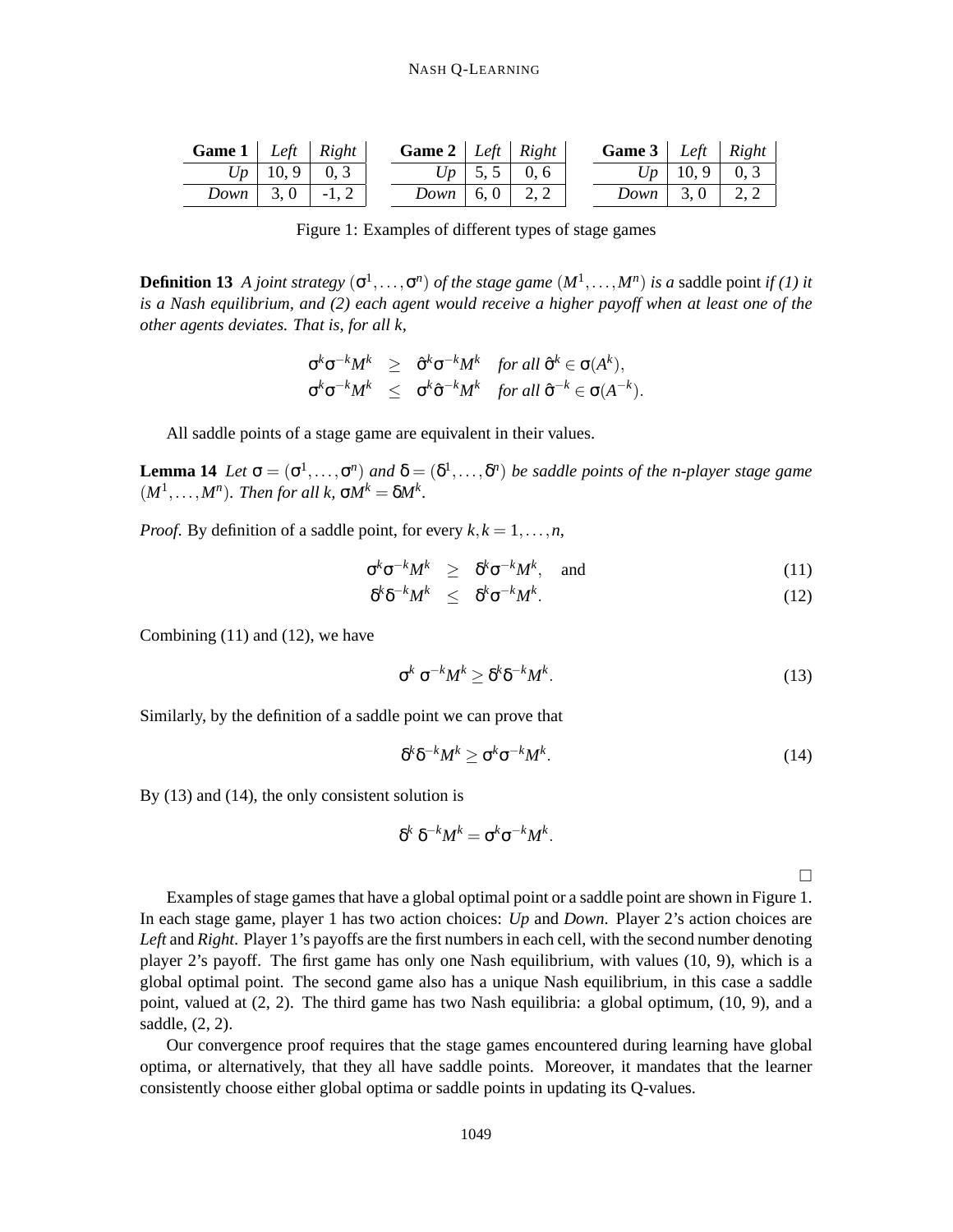**Assumption 3** *One of the following conditions holds during learning.*<sup>3</sup>

**Condition A.** *Every stage game*  $(Q_t^1(s),...,Q_t^n(s))$ *, for all t and s, has a global optimal point, and agents' payoffs in this equilibrium are used to update their Q-functions.*

**Condition B.** *Every stage game*  $(Q_t^1(s),...,Q_t^n(s))$ *, for all t and s, has a saddle point, and agents' payoffs in this equilibrium are used to update their Q-functions.*

We further define the distance between two Q-functions.

**Definition 15** *For*  $Q, \hat{Q} \in \mathbb{Q}$ *, define* 

$$
\| Q - \hat{Q} \| \equiv \max_{j} \max_{s} \| Q^{j}(s) - \hat{Q}^{j}(s) \|_{(j,s)}
$$
  

$$
\equiv \max_{j} \max_{s} \max_{a^{1}, \dots, a^{n}} |Q^{j}(s, a^{1}, \dots, a^{n}) - \hat{Q}^{j}(s, a^{1}, \dots, a^{n})|.
$$

Given Assumption 3, we can establish that  $P_t$  is a contraction mapping operator.

**Lemma 16**  $|| P_tQ - P_tQ|| ≤ β ∥ Q − Q||$  *for all*  $Q, Q ∈ Q$ *.* 

*Proof*.

$$
\| P_t Q - P_t \hat{Q} \| = \max_{j} \| P_t Q^j - P_t \hat{Q}^j \|_{(j)}
$$
  
= 
$$
\max_{j} \max_{s} |\beta \pi^1(s) \cdots \pi^n(s) Q^j(s) - \beta \hat{\pi}^1(s) \cdots \hat{\pi}^n(s) \hat{Q}^j(s) |
$$
  
= 
$$
\max_{j} \beta \| \pi^1(s) \cdots \pi^n(s) Q^j(s) - \hat{\pi}^1(s) \cdots \hat{\pi}^n(s) \hat{Q}^j(s) \|
$$

We proceed to prove that

$$
|\pi^1(s)\cdots\pi^n(s)Q^j(s)-\hat{\pi}^1(s)\cdots\hat{\pi}^n(s)\hat{Q}^j(s)|\leq ||Q^j(s)-\hat{Q}^j(s)||.
$$

To simplify notation, we use  $\sigma^j$  to represent  $\pi^j(s)$ , and  $\hat{\sigma}^j$  to represent  $\hat{\pi}^j(s)$ . The proposition we want to prove is

$$
|\sigma^j \sigma^{-j} Q^j(s) - \hat{\sigma}^j \hat{\sigma}^{-j} \hat{Q}^j(s)| \leq ||Q^j(s) - \hat{Q}^j(s)||.
$$

Case 1: Suppose both  $(\sigma^1, \ldots, \sigma^n)$  and  $(\hat{\sigma}^1, \ldots, \hat{\sigma}^n)$  satisfy Condition A in Assumption 3, which means they are global optimal points.

If  $σ<sup>j</sup>σ<sup>-j</sup>Q<sup>j</sup>(s) ≥ δ<sup>j</sup>ô<sup>-j</sup>Q̄<sup>j</sup>(s)$ , we have

$$
\sigma^{j}\sigma^{-j}Q^{j}(s) - \hat{\sigma}^{j}\hat{\sigma}^{-j}\hat{Q}^{j}(s)
$$
\n
$$
\leq \sigma^{j}\sigma^{-j}Q^{j}(s) - \sigma^{j}\sigma^{-j}\hat{Q}^{j}(s)
$$
\n
$$
= \sum_{a^{1}, \dots, a^{n}} \sigma^{1}(a^{1}) \cdots \sigma^{n}(a^{n}) (Q^{j}(s, a^{1}, \dots, a^{n}) - \hat{Q}^{j}(s, a^{1}, \dots, a^{n}))
$$
\n
$$
\leq \sum_{a^{1}, \dots, a^{n}} \sigma^{1}(a^{1}) \cdots \sigma^{n}(a^{n}) \| Q^{j}(s) - \hat{Q}^{j}(s) \|
$$
\n
$$
= \| Q^{j}(s) - \hat{Q}^{j}(s) \|,
$$
\n(15)

<sup>3.</sup> In our statement of this assumption in previous writings (Hu and Wellman, 1998, Hu, 1999), we neglected to include the qualification that the *same* condition be satisfied by all stage games. We have made the qualification more explicit subsequently (Hu and Wellman, 2000). As Bowling (2000) has observed, the distinction is essential.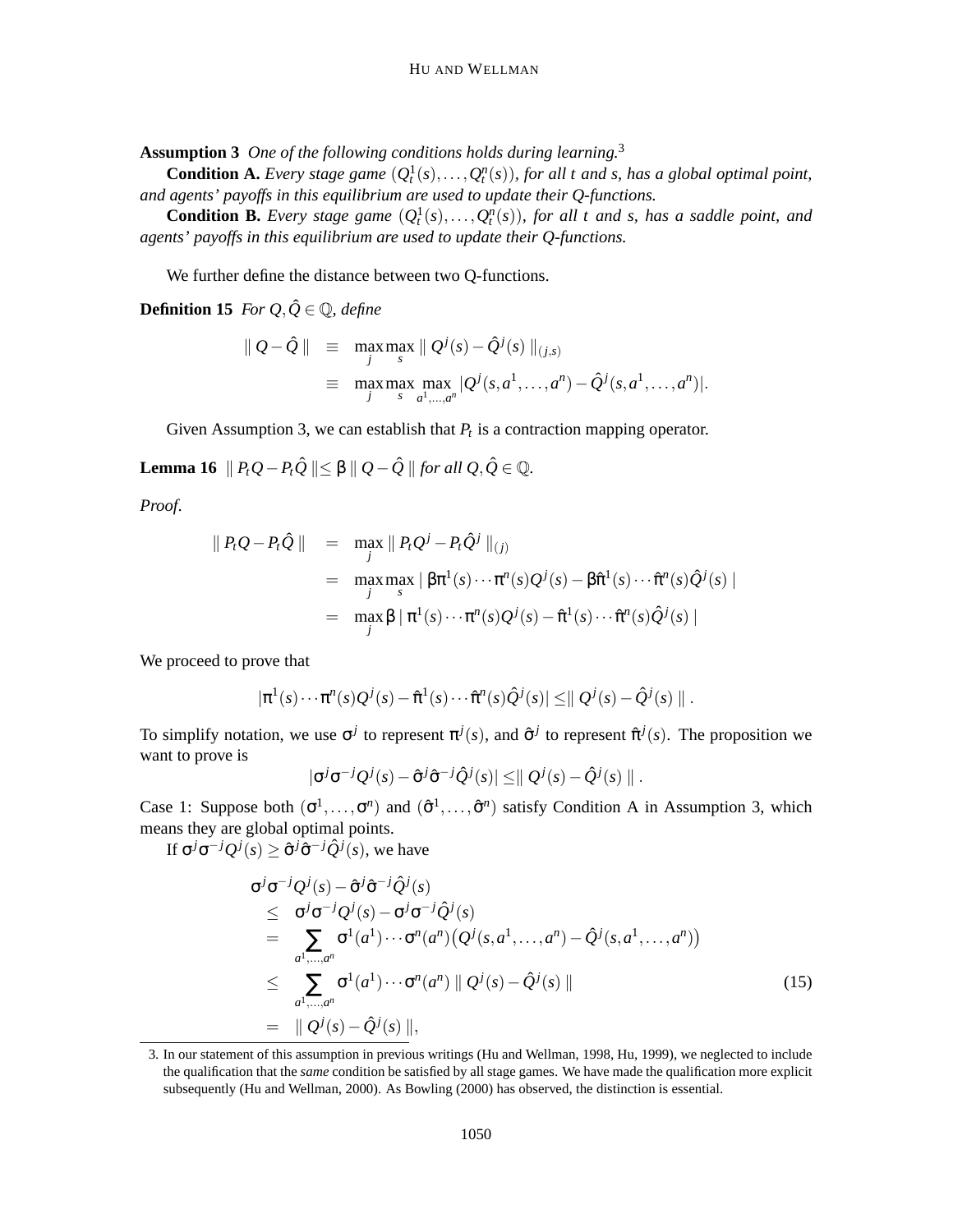The second inequality (15) derives from the fact that  $||Q^{j}(s) - \hat{Q}^{j}(s)|| = \max_{a^{1},...,a^{n}} |Q^{j}(s)|$  $a^1, \ldots, a^n) - \hat{Q}^j(s, a^1, \ldots, a^n)|.$ 

If  $\sigma$ <sup>*j*</sup> $\sigma$ <sup>−*j*</sup>*Q*<sup>*j*</sup>(*s*) ≤  $\hat{\sigma}$ <sup>*j*</sup> $\hat{\sigma}$ <sup>−*j*</sup>*Q*<sup>*j*</sup>(*s*), then

$$
\hat{\sigma}^j \hat{\sigma}^{-j} \hat{\mathcal{Q}}^j(s) - \sigma^j \sigma^{-j} \mathcal{Q}^j(s) \leq \hat{\sigma}^j \hat{\sigma}^{-j} \mathcal{Q}^j(s) - \hat{\sigma}^j \hat{\sigma}^{-j} \mathcal{Q}^j(s),
$$

and the rest of the proof is similar to the above.

Case 2: Suppose both Nash equilibria satisfy Condition B of Assumption 3, meaning they are saddle points.

If  $\sigma$ <sup>*j*</sup> $\sigma$ <sup>−*j*</sup>*Q<sup>j</sup>*(*s*) ≥  $\hat{\sigma}$ <sup>*j*</sup> $\hat{\sigma}$ <sup>−*j*</sup> $\hat{Q}$ <sup>*j*</sup>(*s*), we have

$$
\sigma^j \sigma^{-j} Q^j(s) - \hat{\sigma}^j \hat{\sigma}^{-j} \hat{Q}^j(s) \leq \sigma^j \sigma^{-j} Q^j(s) - \sigma^j \hat{\sigma}^{-j} \hat{Q}^j(s)
$$
(16)

$$
\leq \quad \sigma^j \hat{\sigma}^{-j} Q^j(s) - \sigma^j \hat{\sigma}^{-j} \hat{Q}^j(s) \tag{17}
$$
\n
$$
\leq \quad || Q^j(s) - \hat{Q}^j(s) ||,
$$

The first inequality (16) derives from the Nash equilibrium property of  $\pi^1_*(s)$ . Inequality (17) derives from condition B of Assumption 3.

If  $\sigma$ <sup>*j*</sup> $\sigma$ <sup>−*j*</sup>*Q*<sup>*j*</sup>(*s*) ≤  $\hat{\sigma}$ <sup>*j*</sup> $\hat{\sigma}$ <sup>−*j*</sup>*Q*<sup>*j*</sup>(*s*), a similar proof applies. Thus

$$
\| P_t Q - P_t \hat{Q} \| \leq \max_{j} \max_{s} \beta |\pi^1(s) \cdots \pi^n(s) Q^j(s) - \hat{\pi}^1(s) \cdots \hat{\pi}^n(s) \hat{Q}^j(s) |
$$
  

$$
\leq \max_{j} \max_{s} \beta \| Q^j(s) - \hat{Q}^j(s) \|
$$
  

$$
= \beta \| Q - \hat{Q} \|.
$$

We can now present our main result: that the process induced by NashQ updates in  $(8)$  converges to Nash Q-values.

**Theorem 17** *Under Assumptions 1–3, the sequence*  $Q_t = (Q_t^1, \ldots, Q_t^n)$ *, updated by* 

$$
Q_{t+1}^k(s, a^1, \dots, a^n) = (1 - \alpha_t) Q_t^k(s, a^1, \dots, a^n) + \alpha_t \left( r_t^k + \beta \pi^1(s') \cdots \pi^n(s') Q_t^k(s') \right)
$$
  
for  $k = 1, \dots, n$ ,

where  $(\pi^1(s'), \ldots, \pi^n(s'))$  is the appropriate type of Nash equilibrium solution for the stage game  $(Q_t^1(s'),...,Q_t^n(s'))$ , converges to the Nash Q-value  $Q_*(Q_*,...,Q_t^n)$ .

*Proof*. Our proof is direct application of Lemma 8, which establishes convergence given two conditions. First,  $P_t$  is a contraction operator, by Lemma 16, which entails that it is also a pseudocontraction operator. Second, the fixed point condition,  $E(P_tQ_*) = Q_*$ , is established by Lemma 11. Therefore, the following process

$$
Q_{t+1} = (1 - \alpha_t)Q_t + \alpha_t[P_tQ_t]
$$

converges to *Q*∗.

 $\Box$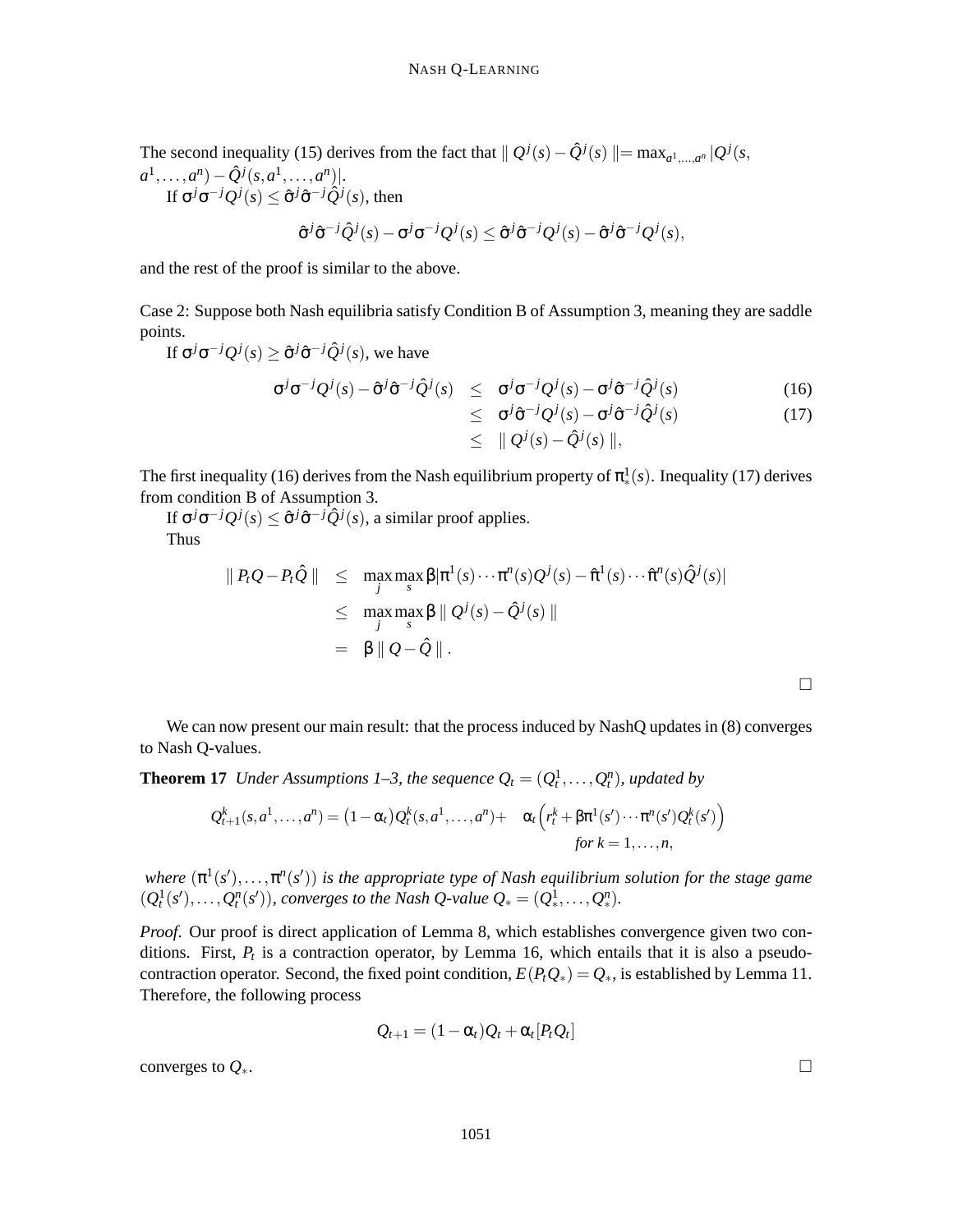| $(Q_t^1, Q_t^2)$ Left Right     |                           |  | $(Q^1_*,Q^2_*)$ Left Right |                            |
|---------------------------------|---------------------------|--|----------------------------|----------------------------|
|                                 | $Up \mid 10, 9 \mid 0, 3$ |  |                            | $Up \, \, 5, 5 \, \, 0, 6$ |
| $Down \,   \, 3,0 \,   \, -1,2$ |                           |  | Down                       | $6, 0 \mid 2, 2$           |

Figure 2: Two stage games with different types of Nash equilibria

Lemma 10 establishes that a Nash solution for the converged set of Q-values corresponds to a Nash equilibrium point for the overall stochastic game. Given an equilibrium in stationary strategies (which must always exist, by Theorem 4), the corresponding Q-function will be a fixed-point of the NashQ update.

#### **4.2 On the Conditions for Convergence**

Our convergence result does not depend on the agents' action choices during learning, as long as every action and state are visited infinitely often. However, the proof crucially depends on the restriction on stage games during learning because the Nash equilibrium operator is in general not a contraction operator. Figure 2 presents an example where Assumption 3 is violated.

The stage game  $(Q_t^1, Q_t^2)$  has a global optimal point with values (10, 9). The stage game  $(Q_*^1, Q_*^2)$ has a saddle point valued at (2, 2). Then  $||Q_t^1 - Q_*^1|| = \max_{a^1, a^2} |Q_t^1(a^1, a^2) - Q_*^1(a^1, a^2)| = |10 - 5| =$ 5.  $|\pi^1\pi^2Q_t^1 - \pi_*^1\pi_*^2Q_*^1| = |10-2| = 8 \geq ||Q_t^1 - Q_*^1||$ . Thus  $P_t$  does not satisfy the contraction mapping property.

In general, it would be unusual for stage games during learning to maintain adherence to Assumption 3. Suppose we start with an initial stage game that satisfies the assumption, say,  $Q_0^i(s, a^1, a^2) = 0$ , for all  $s, a^1, a^2$  and  $i = 1, 2$ . The stage game  $(Q_0^1, Q_0^2)$  has both a global optimal point and a saddle point. During learning, elements of  $Q_0^1$  are updated asynchronously, thus the property would not be preserved for  $(Q_t^1, Q_t^2)$ .

Nevertheless, in our experiments reported below, we found that convergence is not necessarily so sensitive to properties of the stage games during learning. In a game that satisfies the property at equilibrium, we found consistent convergence despite the fact that stage games during learning do not satisfy Assumption 3. This suggests that there may be some potential to relax the conditions in our convergence proof, at least for some classes of games.

## **5. Experiments in Grid-World Games**

We test our Nash Q-learning algorithm by applying it to two grid-world games. We investigate the convergence of this algorithm as well as its performance relative to the single-agent Q-learning method.

Despite their simplicity, grid-world games possess all the key elements of dynamic games: location- or state-specific actions, qualitative transitions (agents moving around), and immediate and long-term rewards. In the study of single-agent reinforcement learning, Sutton and Barto (1998) and Mitchell (1997) employ grid games to illustrate their learning algorithms. Littman (1994) experimented with a two-player zero-sum game on a grid world.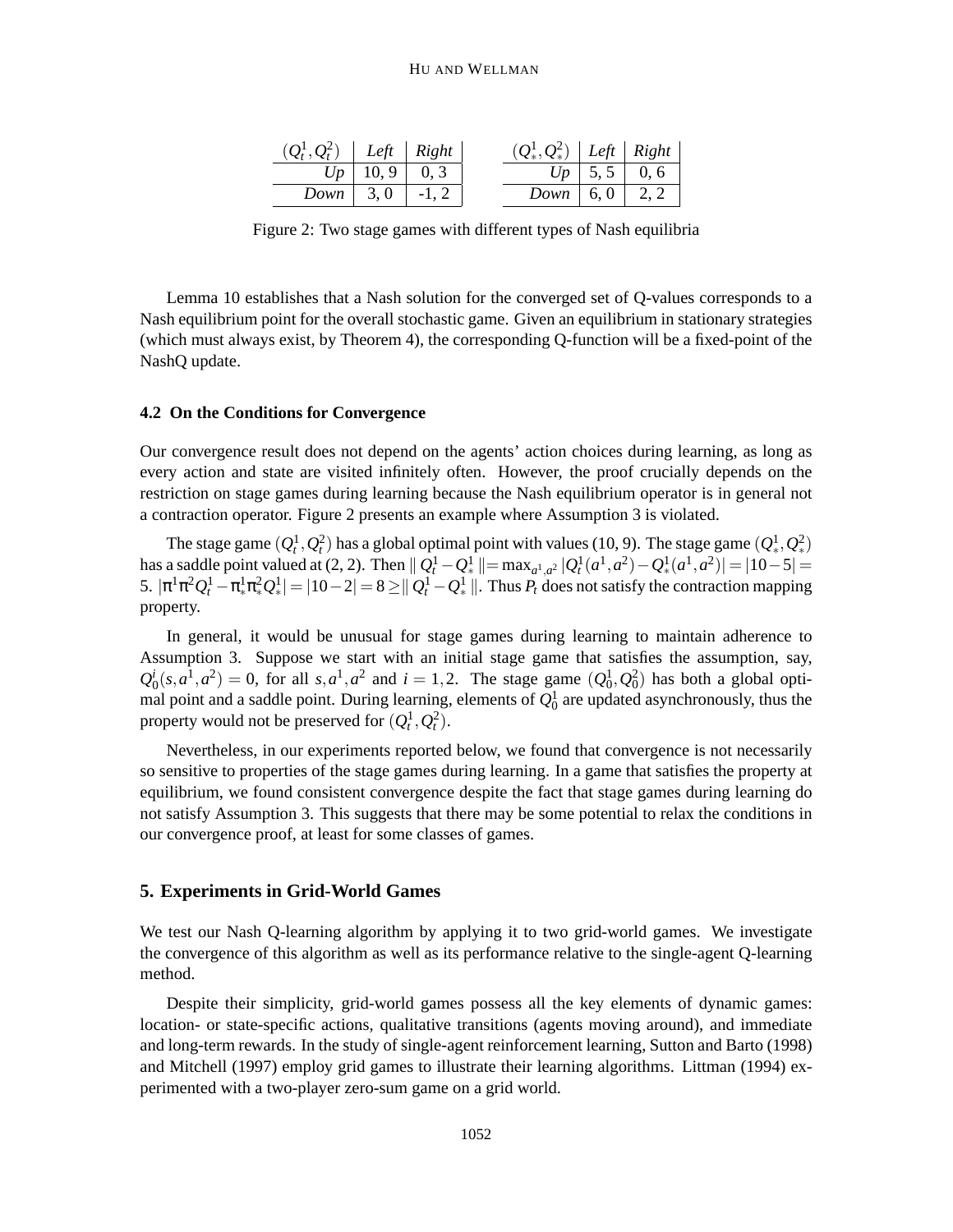

Figure 3: Grid Game 1

Figure 4: Grid Game 2

## **5.1 Two Grid-World Games**

The two grid-world games we constructed are shown in Figures 3 and 4. One game has deterministic moves, and the other has probabilistic transitions. In both games, two agents start from respective lower corners, trying to reach their goal cells in the top row. An agent can move only one cell a time, and in four possible directions: *Left*, *Right*, *Up*, *Down*. If two agents attempt to move into the same cell (excluding a goal cell), they are bounced back to their previous cells. The game ends as soon as an agent reaches its goal. Reaching the goal earns a positive reward. In case both agents reach their goal cells at the same time, both are rewarded with positive payoffs.

The objective of an agent in this game is therefore to reach its goal with a minimum number of steps. The fact that the other agent's "winning" does not preclude our agent's winning makes agents more prone to coordination.

We assume that agents do not know the locations of their goals at the beginning of the learning period. Furthermore, agents do not know their own and the other agent's payoff functions.<sup>4</sup> Agents choose their actions simultaneously. They can observe the previous actions of both agents and the current state (the joint position of both agents). They also observe the immediate rewards after both agents choose their actions.

## 5.1.1 REPRESENTATION AS STOCHASTIC GAMES

The action space of agent *i*,  $i = 1, 2$ , is  $A^i = \{Left, Right, Down, Up\}$ . The state space is  $S =$  $\{(0\ 1), (0\ 2), \ldots, (8\ 7)\}\,$ , where a state  $s = (l^1, l^2)$  represents the agents' joint location. Agent *i*'s location  $l^i$  is represented by position index, as shown in Figure 5.<sup>5</sup>

If an agent reaches the goal position, it receives a reward of 100. If it reaches another position without colliding with the other agent, its reward is zero. If it collides with the other agent, it receives −1 and both agents are bounced back to their previous positions. Let *L*(*l*,*a*) be the potential new

<sup>4.</sup> Note that a payoff function is a correspondence from all state-action tuples to rewards. An agent may be able to observe a particular reward, but still lack the knowledge of the overall payoff function.

<sup>5.</sup> Given that two agents cannot occupy the same position, and excluding the cases where at least one agent is in its goal cell, the number of possible joint positions is 57 for Grid Game 1 and 56 for Grid Game 2.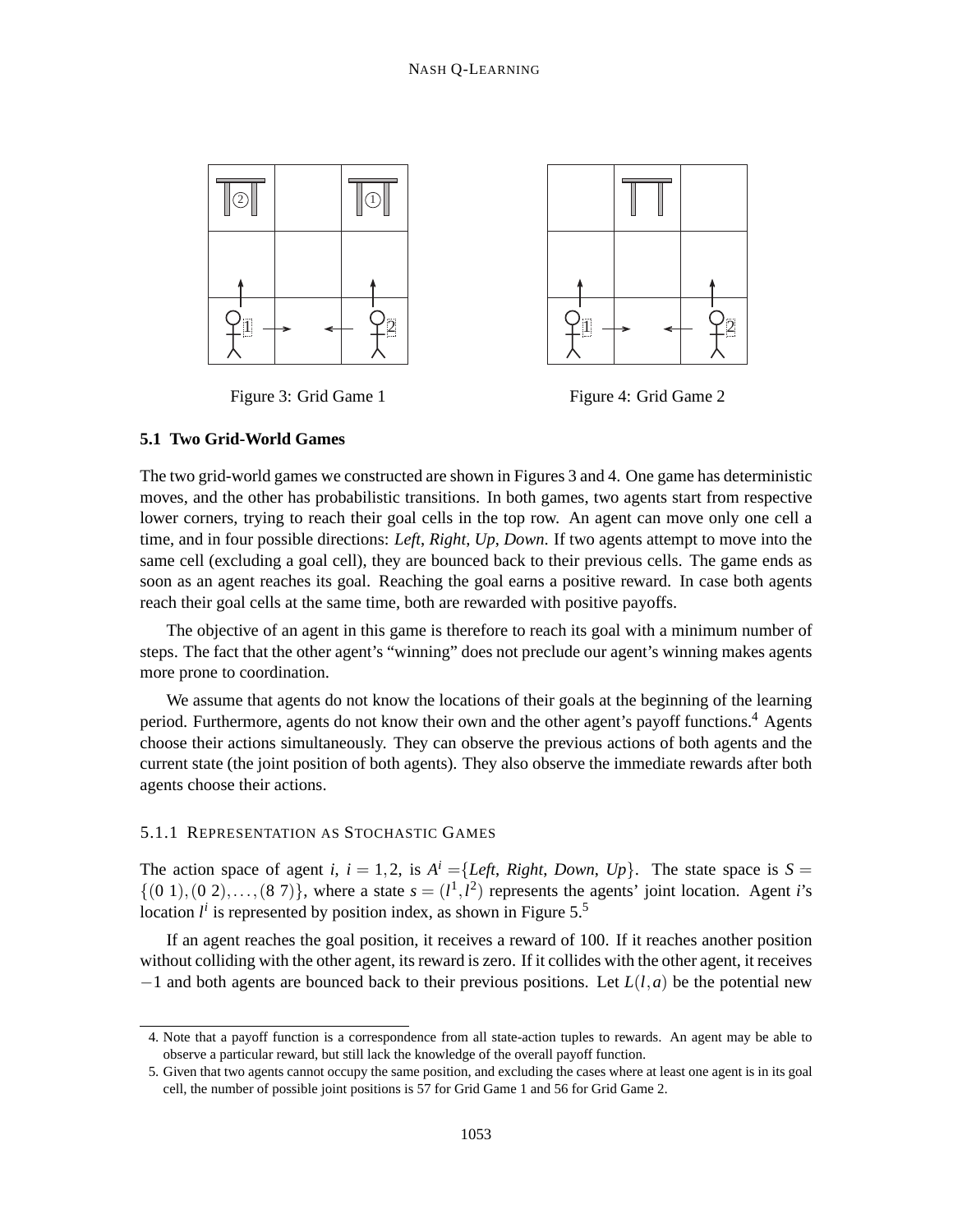| 6                | $\overline{7}$ | 8              |
|------------------|----------------|----------------|
| 3                | $\overline{4}$ | 5              |
| $\boldsymbol{0}$ |                | $\overline{2}$ |

Figure 5: Location index for the grid-world games

location resulting from choosing action *a* in position *l*. The reward function is, for  $i = 1, 2$ ,

$$
r_t^i = \begin{cases} 100 & \text{if } L(l_t^i, a_t^i) = Goal_i \\ -1 & \text{if } L(l_t^1, a_t^1) = L(l_t^2, a_t^2) \text{ and } L(l_t^2, a_t^2) \neq Goal_j, \ j = 1, 2 \\ 0 & \text{otherwise.} \end{cases}
$$

The state transitions are deterministic in Grid Game 1. In Grid Game 2, state transitions are deterministic except the following: if an agent chooses *Up* from position 0 or 2, it moves up with probability 0.5 and remains in its previous position with probability 0.5. Thus, when both agents choose action  $Up$  from state  $(0 2)$ , the next state is equally likely (probability 0.25 each) to be  $(0 2)$ ,  $(3 2)$ , (0 5), or (3 5). When agent 1 chooses *Up* and agent 2 chooses *Left* from state (0 2), the probabilities for reaching the new states are:  $P((0\ 1)|(0\ 2), Up, Left) = 0.5$ , and  $P((3\ 1)|(0\ 2), Up, Left) = 0.5$ . Similarly, we have  $P((1\ 2)|(0\ 2),$ *Right*,  $Up) = 0.5$ , and  $P((1\ 5)|(0\ 2),$ *Right*,  $Up) = 0.5$ .

## 5.1.2 NASH Q-VALUES

A Nash equilibrium consists of a pair of strategies  $(\pi^1_*,\pi^2_*)$  in which each strategy is a best response to the other. We limit our study to stationary strategies for the reasons discussed in Section 2.3. As defined above, a stationary strategy assigns probability distributions over an agent's actions based on the state, regardless of the history of the game. That means if the agent visits the state *s* at two different times, its action choice would be the same each time. A stationary strategy is generally written as  $\pi = (\bar{\pi}, \bar{\pi}, \ldots)$ , where  $\bar{\pi} = (\pi(s^1), \ldots, \pi(s^m))$ .

Note that whenever an agent's policy depends only on its location (assuming it is sequence of pure strategies), the policy defines a *path*, that is, a sequence of locations from the starting position to the final destination. Two shortest paths that do not interfere with each other constitute a Nash equilibrium, since each path (strategy) is a best response to the other.

An example strategy for Agent 1 in Grid Game 1 is shown in Table 3. In the right column, a particular action (e.g., *Up*) is shorthand for the probability distribution assigning probability one to that action. The notation  $(l<sup>1</sup>$  *any*) refers to any state where the first agent is in location  $l<sup>1</sup>$ . States that cannot be reached given the path are omitted in the table. The strategy shown represents the left path in the first graph of Figure 6. The reader can verify that this is a best response to Agent 2's path in that graph.

Figure 6 shows several other pure-strategy Nash equilibrium paths. Symmetric variants of these are also equilibria, not shown. The Nash equilibrium paths for Grid Game 2 are depicted in Figure 7.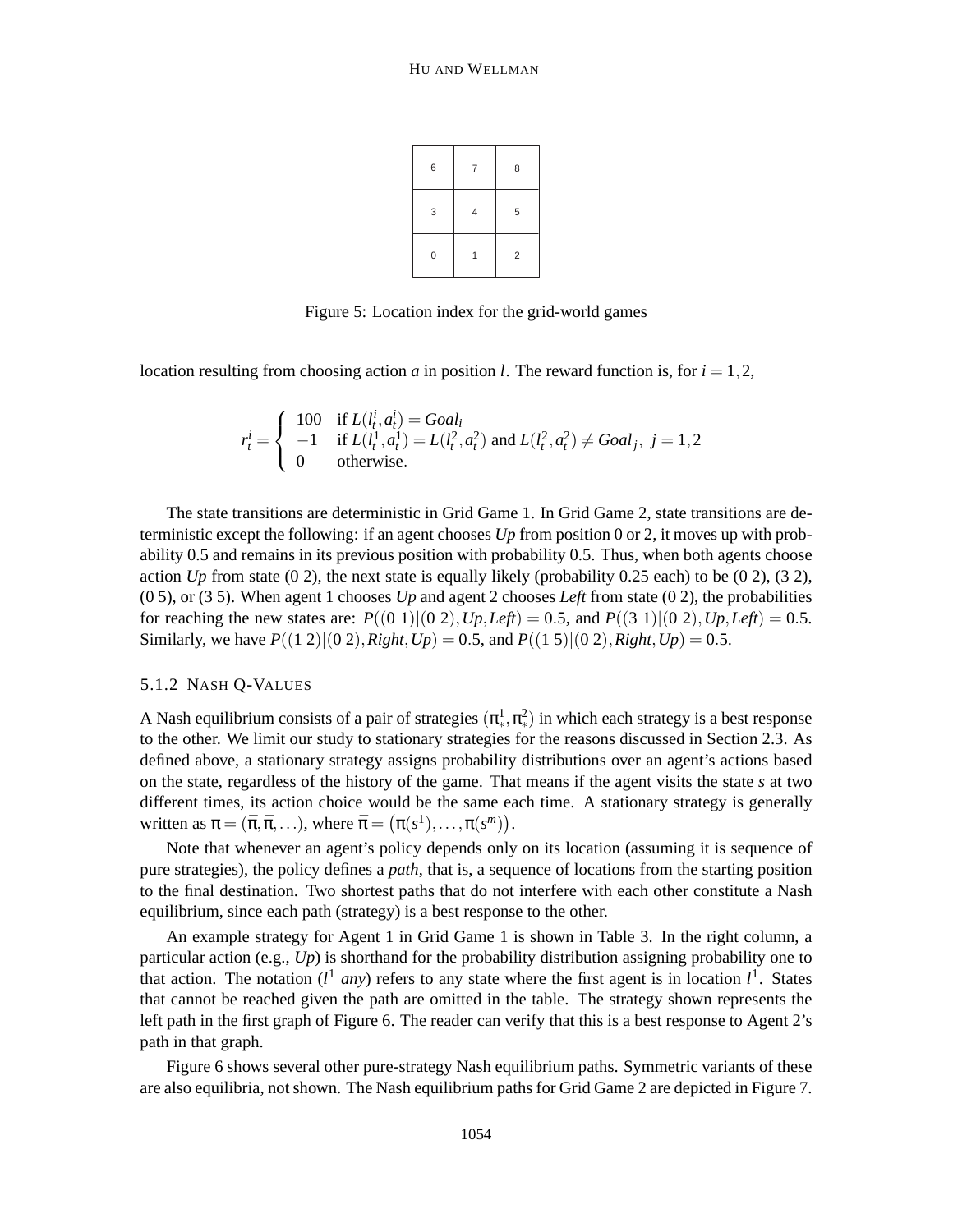| STATE S           | $\pi^{\scriptscriptstyle{L}}(s)$ |
|-------------------|----------------------------------|
| $(0 \text{ any})$ | U p                              |
| $(3 \; any)$      | Right                            |
| $(4 \text{ any})$ | Right                            |
| $(5 \text{ any})$ | U p                              |

Table 3: A stationary strategy for agent 1 in Grid Game 1



Figure 6: Selected Nash equilibrium paths, Grid Game 1

The value of the game for agent 1 is defined as its accumulated reward when both agents follow their Nash equilibrium strategies,

$$
v^1(s_0) = \sum_t \beta^t E(r_t | \pi^1_*, \pi^2_*, s_0).
$$

In Grid Game 1 and initial state  $s_0 = (0\ 2)$ , this becomes, given  $\beta = 0.99$ ,

$$
v^{1}(s_{0}) = 0 + 0.99 \cdot 0 + 0.99^{2} \cdot 0 + 0.99^{3} \cdot 100
$$
  
= 97.0.

Based on the values for each state, we can then derive the Nash Q-values for agent 1 in state  $s<sub>0</sub>$ ,

$$
Q^{1}(s_0, a^1, a^2) = r^{1}(s_0, a^1, a^2) + \beta \sum_{s'} p(s'|s_0, a^1, a^2) v^{1}(s').
$$

Therefore  $Q^1_*(s_0, Right, Left) = -1 + 0.99v^1((0\ 2)) = 95.1$ , and  $Q^1_*(s_0, Up, Up) = 0 + 0.99v^1((3\ 5)) =$ 97.0.

The Nash Q-values for both agents in state (0 2) of Grid Game 1 are shown in Table 4. There are three Nash equilibria for this stage game  $(Q<sup>1</sup>(s<sub>0</sub>), Q<sup>2</sup>(s<sub>0</sub>))$ , and each is a global optimal point with the value (97.0, 97.0).

For Grid Game 2, we can derive the optimal values similarly for agent 1:

$$
v^{1}((0\ 1)) = 0 + 0.99 \cdot 0 + 0.99^{2} \cdot 0 = 0,
$$
  
\n
$$
v^{1}((0\ x)) = 0, \text{ for } x = 3,...,8,
$$
  
\n
$$
v^{1}((1\ 2)) = 0 + 0.99 \cdot 100 = 99,
$$
  
\n
$$
v^{1}((1\ 3)) = 0 + 0.99 \cdot 100 = 99 = v^{1}((1\ 5)),
$$
  
\n
$$
v^{1}((1\ x)) = 0, \text{ for } x = 4, 6, 8.
$$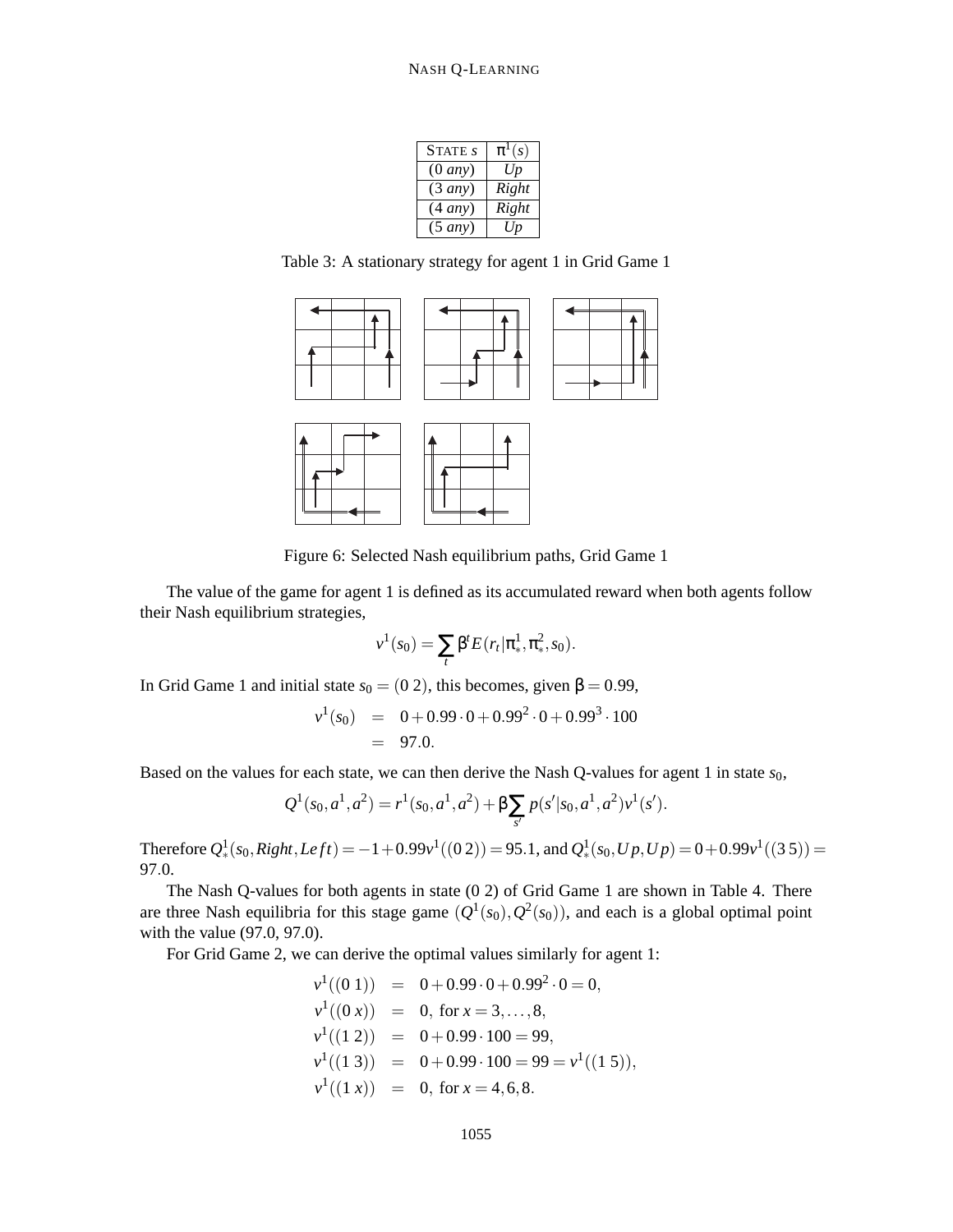

Figure 7: Nash equilibrium paths, Grid Game 2

| Left                              | l / p |
|-----------------------------------|-------|
| $Right$   95.1, 95.1   97.0, 97.0 |       |
| 97.0, 97.0   97.0, 97.0           |       |

Table 4: Grid Game 1: Nash Q-values in state (0 2)

However, the value for  $v^1((0\ 2)) = v^1(s_0)$  can be calculated only in expectation, because the agents have a 0.5 probability of staying in their current location if they choose *Up*. We solve  $v^1(s_0)$  from the stage game  $(Q^1_*(s_0), Q^2_*(s_0))$ .

The Nash Q-values for agent 1 in state  $s_0 = (0\ 2)$  are

$$
Q_{*}^{1}(s_{0}, Right, Left) = -1 + 0.99v^{1}((s_{0})),
$$
  
\n
$$
Q_{*}^{1}(s_{0}, Right, Up) = 0 + 0.99(\frac{1}{2}v^{1}((1\ 2)) + \frac{1}{2}v^{1}((1\ 3)) = 98,
$$
  
\n
$$
Q_{*}^{1}(s_{0}, Up, Left) = 0 + 0.99(\frac{1}{2}v^{1}((0\ 1)) + \frac{1}{2}v^{1}((3\ 1)) = 0.99(0 + \frac{1}{2}99) = 49,
$$
  
\n
$$
Q_{*}^{1}(s_{0}, Up, Up) = 0 + 0.99(\frac{1}{4}v^{1}((0\ 2)) + \frac{1}{4}v^{1}((0\ 5)) + \frac{1}{4}v^{1}((3\ 2)) + \frac{1}{4}v^{1}((3\ 5)))
$$
  
\n
$$
= 0.99(\frac{1}{4}v^{1}((0\ 2)) + 0 + \frac{1}{4}99 + \frac{1}{4}99)
$$
  
\n
$$
= 0.99\frac{1}{4}v^{1}(s_{0}) + 49.
$$

These Q-values and those of agent 2 are shown in Table 5.1.2. We define  $R_i \equiv v^i(s_0)$  to be agent *i*'s optimal value by following Nash equilibrium strategies starting from state  $s_0$ , where  $s_0 = (0\ 2)$ .

Given Table 5.1.2, there are two potential pure strategy Nash equilibria: (*Up*, *Left*) and (*Right*, *Up*). If  $(U_p, Lef)$  is the Nash equilibrium for stage game  $(Q^1_*(s_0), Q^2_*(s_0))$ , then  $v^1(s_0) = \pi^1(s_0)\pi^2(s_0)Q^1(s_0) =$ 49, and then  $Q^1_*(s_0, Right, Left) = 47$ . Therefore we can derive all the Q-values as shown in the first table in Figure 8. If (*Right*, *Up*) is the Nash equilibrium,  $v^1(s_0) = 98$ , and we can derive another set of Nash Q-values as shown in the second table in Figure 8. In addition, there exists a mixed-strategy Nash equilibrium for stage game  $(Q^1_*(s_0), Q^2_*(s_0))$ , which is  $(\pi^1(s_0), \pi^2(s_0))$  =  $({P(Right) = 0.97, P(Up) = 0.03)}$ ,  ${P(Left) = 0.97, P(Up) = 0.03}$ , and the Nash Q-values are shown in the third table of Figure 8.<sup>6</sup>

As we can see, there exist three sets of different Nash equilibrium Q-values for Grid Game 2. This is essentially different from Grid Game 1, which has a unique Nash Q-value for every state-

<sup>6.</sup> See Appendix A for a derivation.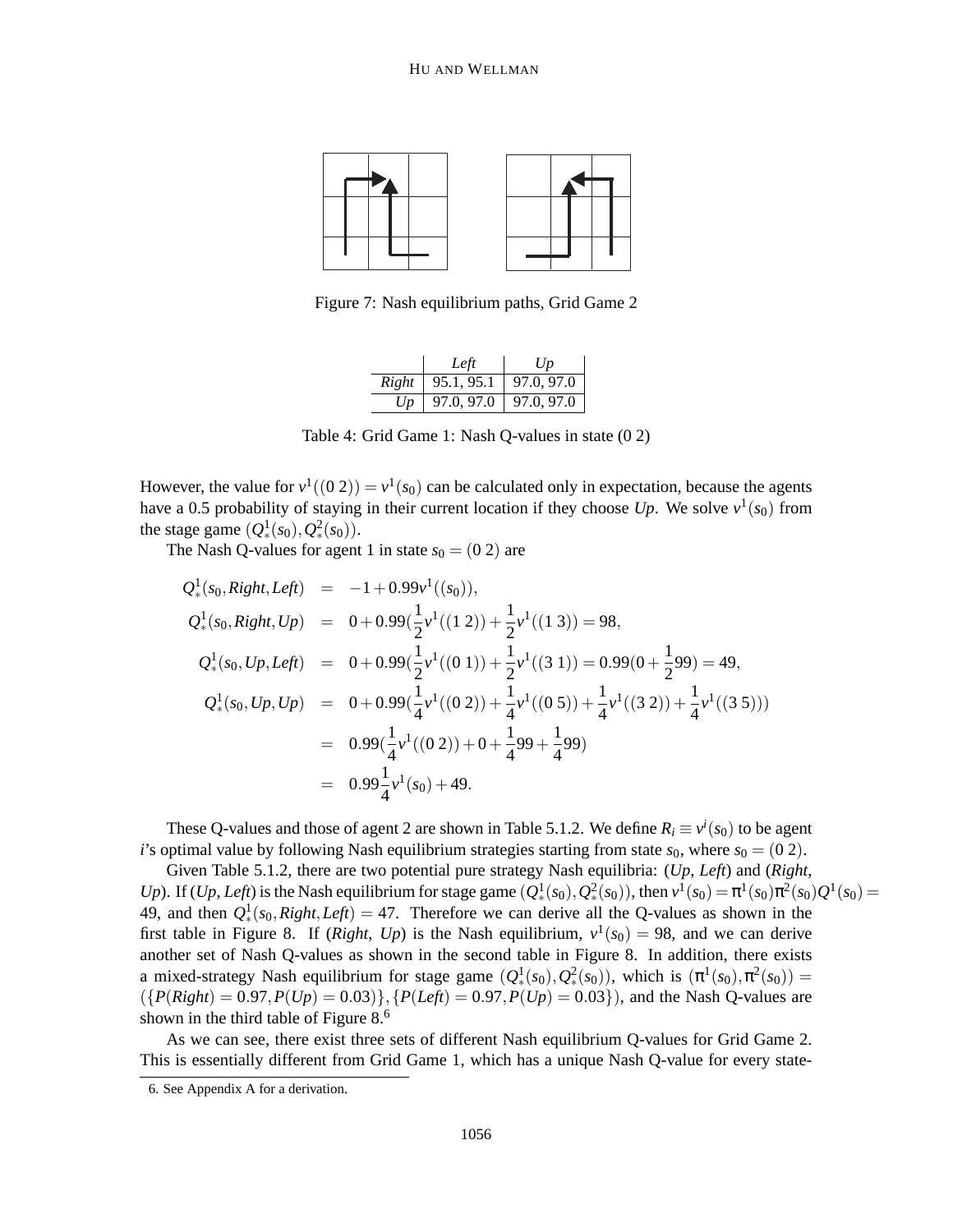|       | Lett                     | $\cup p$                                           |
|-------|--------------------------|----------------------------------------------------|
| Right | $-1+0.99R_1, -1+0.99R_2$ | 98.49                                              |
| Up    | 49.98                    | $49 + \frac{1}{4}0.99R_1, 49 + \frac{1}{4}0.99R_2$ |

Table 5: Grid Game 2: Nash Q-values in state (0 2)

|       | Left   | Up     |              |            |       | Left   | U p    |
|-------|--------|--------|--------------|------------|-------|--------|--------|
| Right | 47, 96 | 98, 49 |              |            | Right | 96, 47 | 98, 49 |
| $U_p$ | 49,98  | 61, 73 |              |            | Up    | 49,98  | 73, 61 |
|       |        |        |              |            |       |        |        |
|       |        |        | Left         | Up         |       |        |        |
|       |        | Right  | 47.87, 47.87 | 98, 49     |       |        |        |
|       |        | Up     | 49,98        | 61.2, 61.2 |       |        |        |

Figure 8: Three Nash Q-values for state (0 2) in Grid Game 2

action tuple. The convergence of learning becomes problematic when there are multiple Nash Qvalues. Furthermore, none of the Nash equilibria of the stage game  $(Q_*^1(s_0),Q_*^2(s_0))$  of Grid Game 2 is a global optimal or saddle point, whereas in Grid Game 1 each Nash equilibrium is a global optimum.

## 5.1.3 THE LEARNING PROCESS

A learning agent, say agent 1, initializes  $Q^1(s, a^1, a^2) = 0$  and  $Q^2(s, a^1, a^2) = 0$  for all  $s, a^1, a^2$ . Note that these are agent 1's internal beliefs. They have nothing to do with agent 2's beliefs. Here we are interested in how agent 1 learns the Nash Q-functions. Since learning is offline, it does not matter whether agent 1 is wrong about agent 1's actual strategies during the learning process. But agent 1 has learned the equilibrium strategies, which stipulate what both agents will do when they both know enough information about the game and both act rationally.

A game starts from the initial state  $(0, 2)$ . After observing the current state, agents choose their actions simultaneously. They then observe the new state, both agents' rewards, and the action taken by the other agent. The learning agent updates its Q-functions according to (8). In the new state, agents repeat the process above. When at least one agent moves into its goal position, the game restarts. In the new episode, each agent is randomly assigned a new position (except its goal cell). The learning agent keeps the Q-values learned from previous episodes. The training stops after 5000 episodes. Each episode on average takes about eight steps. So one experiment usually requires about 40,000 steps. The total number of state-action tuples in Grid Game 1 is 424. Thus each tuple is visited 95 times on average. The learning rate is defined as the inverse of the number of visits. More specifically,  $\alpha_t(s, a^1, a^2) = \frac{1}{n_t(s, a^1, a^2)}$ , where  $n_t(s, a^1, a^2)$  is the number of times the tuple  $(s, a^1, a^2)$  has been visited. It is easy to show that this definition satisfies the conditions in Assumption 2. When  $\alpha_t = \frac{1}{95} \approx 0.01$ , the results from new visits hardly change the Q-values already learned.

When updating the Q-values, the agent applies a Nash equilibrium value from the stage game  $(Q<sup>1</sup>(s'), Q<sup>2</sup>(s'))$ , possibly necessitating a choice among multiple Nash equilibria. In our implemen-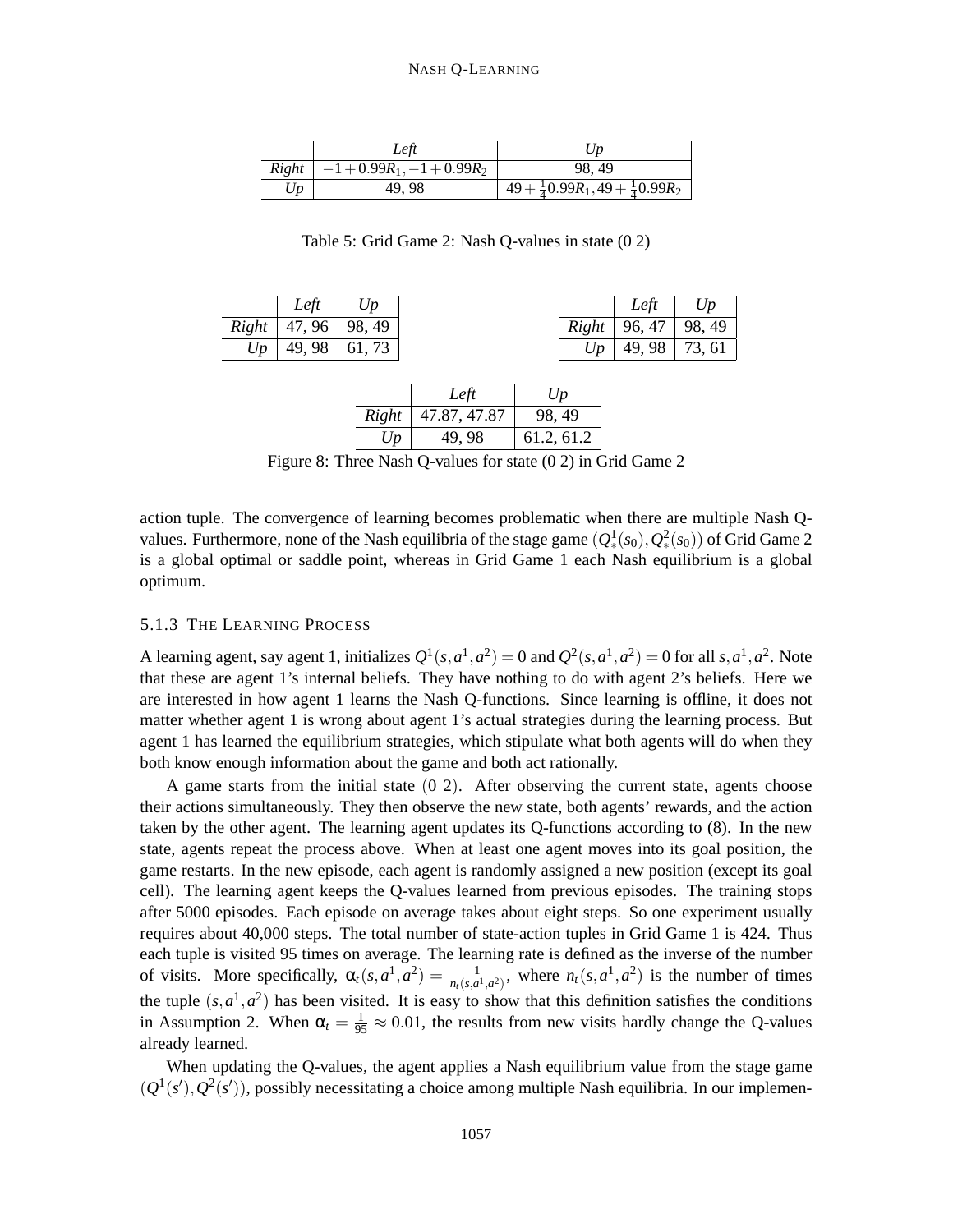|       | Left |       |
|-------|------|-------|
| Right |      | 49. 0 |
|       | 0    | 97    |

Table 6: Grid Game 1: Q-values in state (0 2) after 20 episodes if always choosing the first Nash

|       | Left  |       |
|-------|-------|-------|
| Right | 31.31 | 0, 65 |
|       | 0.0   | 49    |

Table 7: Grid Game 2: Q-values in state (0 2) after 61 episodes if always choosing the first Nash

tation, we calculate Nash equilibria using the Lemke-Howson method (Cottle et al., 1992), which can be employed to generate equilibria in a fixed order.<sup>7</sup> We then define a *first-Nash* learning agent as one that updates its Q-values using the first Nash equilibrium generated. A *second-Nash* agent employs the second if there are multiple equilibria, otherwise it uses the only available one. A *bestexpected-Nash* agent picks the Nash equilibrium that yields the highest expected payoff to itself.

# **5.2 Experimental Results**

## 5.2.1 Q-FUNCTIONS DURING LEARNING

Examination of Q-values during learning reveals that both grid games violate Assumption 3. Table 6 shows the results for first-Nash agents playing Grid Game 1 from state (0 2) after certain learning episodes. The only Nash equilibrium in this stage game, (*Right*, *Up*), is neither a global optimum nor a saddle point. In Grid Game 2, we find a similar violation of Assumption 3. The unique Nash equilibrium (*Up*, *Up*) in the stage game shown in Table 7 is neither a global optimum nor a saddle point.

## 5.2.2 CONVERGENCE RESULTS: THE FINAL Q-FUNCTIONS

After 5000 episodes of training, we find that agents' Q-values stabilize at certain values. Some learning results are reported in Table 8 and 9. Note that a learning agent always uses the same Nash equilibrium value to update its own Q-function and that of the other agent.

We can see that the results in Table 8 are close to the theoretical derivation in Table 4, and the results in Table 9 are close to the theoretical derivation in the first table of Figure 8. Although it is impossible to validate theoretical asymptotic convergence with a finite trial, our examples confirm that the learned Q-functions possess the same equilibrium strategies as *Q*∗.

For each state *s*, we derive a Nash equilibrium  $(\pi^1(s), \pi^2(s))$  from the stage game comprising the learned Q-functions,  $(Q^1(s), Q^2(s))$ . We then compare this solution to a Nash equilibrium derived from theory. Results from our experiments are shown in Table 10. In Grid Game 1, our learning reaches a Nash equilibrium 100% of the time (out of 50 runs) regardless of the updating choice during learning. In Grid Game 2, however, learning does not always converge to a Nash equilibrium joint strategy.

<sup>7.</sup> The Lemke-Howson algorithm is quite effective in practice (despite exponential worst-case behavior), but limited to two-player (bimatrix) games.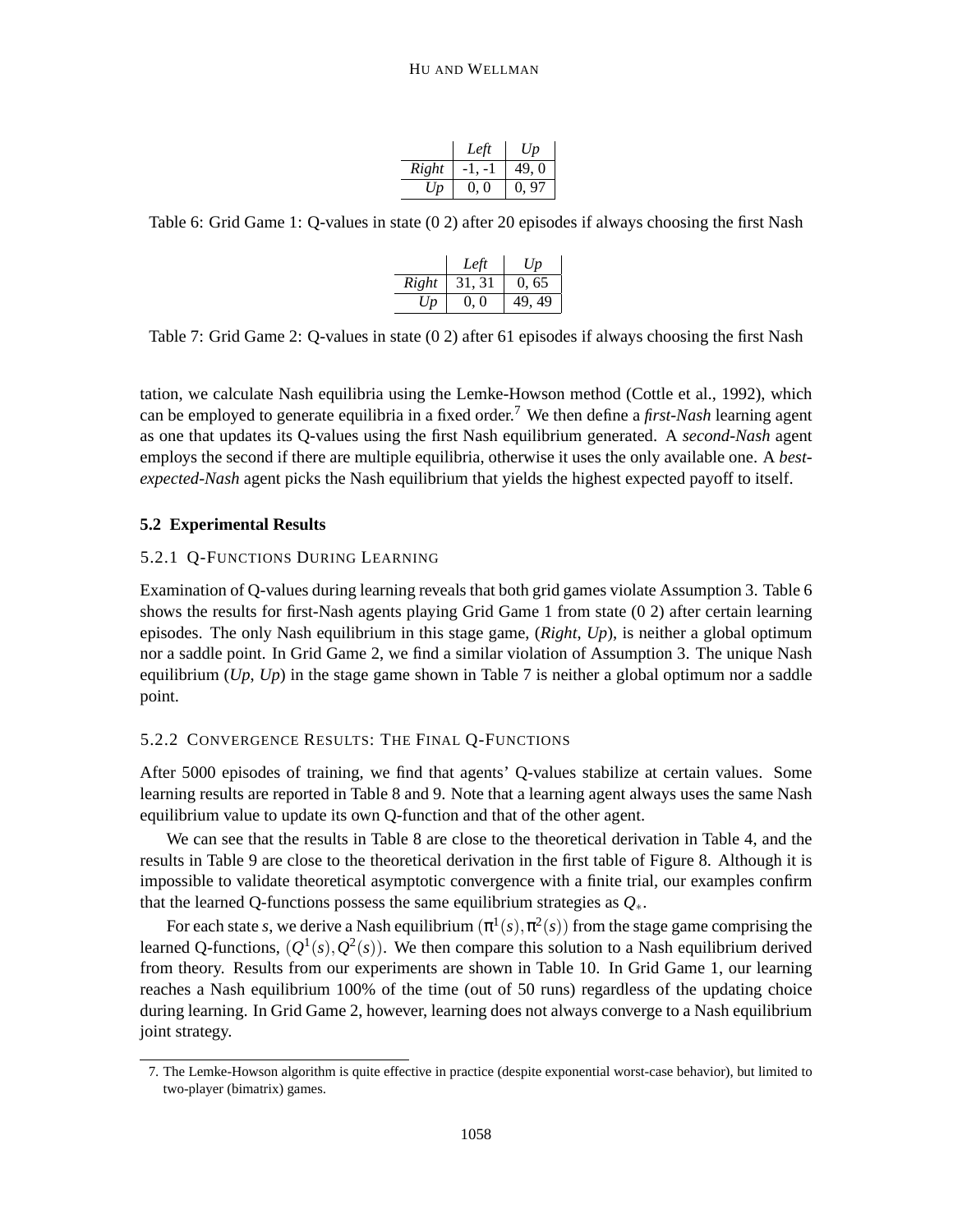|       | Left   |        |
|-------|--------|--------|
| Right | 86, 87 | 83, 85 |
|       | 96.91  | 95.    |

Table 8: Final Q-values in state (0 2) if choosing the first Nash in Grid Game 1

|                          |    | Left              | Un    |
|--------------------------|----|-------------------|-------|
| Agent 1 $Right$   39, 84 |    |                   | 97.51 |
|                          | Up | $46, 93$   59, 74 |       |

Table 9: Final Q-values in state (0 2) if choosing the first Nash in Grid Game 2

## **5.3 Offline Learning Performance**

In offline learning, examples (training data) for improving the learned function are gathered in the training period, and performance is measured in the test period. In our experiments, we employ a training period of 5000 episodes. The performance of the test period is measured by the reward an agent receives when both agents follow their learned strategies, starting from the initial positions at the lower corners.

Since learning is internal to each agent, two agents might learn different sets of Q-functions, which yield different Nash equilibrium solutions. For example, agent 2 might learn a Nash equilibrium corresponding to the joint path in the last graph of Figure 6. In that case, agent 2 will always choose *Left* in state (0 2). Agent 1 might learn the third graph of Figure 6, and therefore always choose *Right* in state (0 2). In this case agent 1's strategy is not a best response to agent 2's strategy.

We implement four types of learning agents: first Nash, second Nash, best-expected Nash, and *single*–the single-agent Q-learning method specified in (4).

The experimental results for Grid Game 1 are shown in Table 11. For each case, we ran 50 trials and calculated the fraction that reach an equilibrium joint path. As we can see from the table, when both agents employ single-agent Q-learning, they reach a Nash equilibrium only 20% of the time. This is not surprising since the single-agent learner never models the other agent's strategic attitudes. When one agent is a Nash agent and the other is a single-agent learner, the chance of reaching a Nash equilibrium increases to 62%. When both agents are Nash agents, but use different update selection rules, they end up with a Nash equilibrium 80% of the time.<sup>8</sup> Finally, when both agents are Nash learners and use the same updating rule, they end up with a Nash equilibrium solution 100% of the time.

The experimental results for Grid Game 2 are shown in Table 12. As we can see from the table, when both agents are single-agent learners, they reach a Nash equilibrium 50% of the time. When one agent is a Nash learner, the chance of reaching a Nash equilibrium increases to 51.3% on average. When both agents are Nash learners, but use different updating rules, they end up with a Nash equilibrium 55% of the time on average. Finally, 79% of trials with two Nash learners using the same updating rule end up with a Nash equilibrium.

Note that during learning, agents choose their action randomly, based on a uniform distribution. Though the agent's own policy during learning does not affect theoretical convergence in the limit

<sup>8.</sup> Note that when both agents employ best-expected Nash, they may choose different Nash equilibria. A Nash equilibrium solution giving the best expected payoff to one agent may not lead to the best expected payoff for another agent. Thus, we classify trials with two best-expected Nash learners in the category of those using different update selection rules.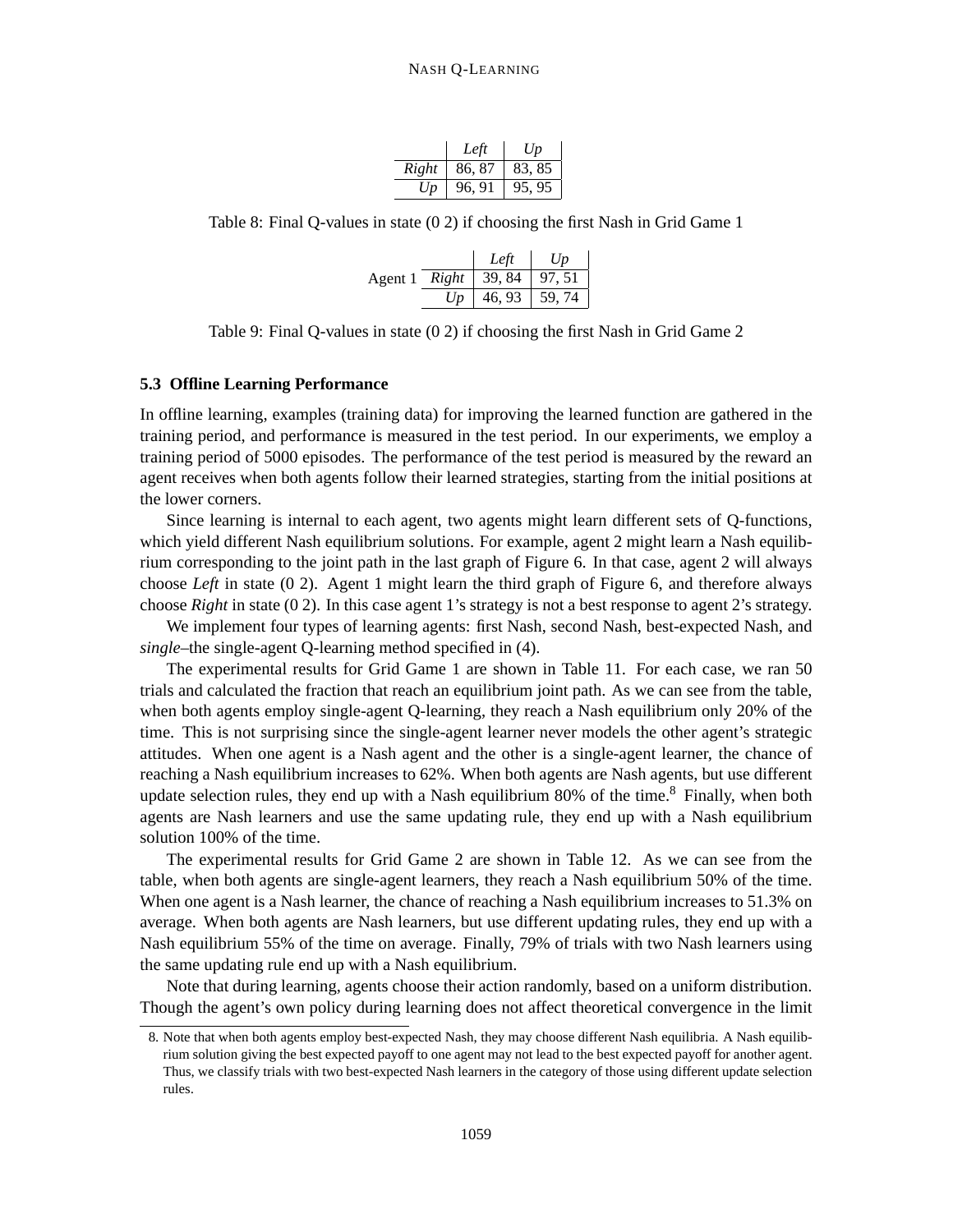#### HU AND WELLMAN

|             | Equilibrium selection | Percentage of runs that reach a<br>Nash equilibrium |
|-------------|-----------------------|-----------------------------------------------------|
| Grid Game 1 | <b>First Nash</b>     | 100%                                                |
|             | Second Nash           | 100%                                                |
| Grid Game 2 | <b>First Nash</b>     | 68%                                                 |
|             | Second Nash           | 90%                                                 |

Table 10: Convergence Results

| LEARNING STRATEGY         |                           | <b>RESULTS</b><br>OF   |
|---------------------------|---------------------------|------------------------|
|                           |                           | <b>LEARNING</b>        |
| AGENT 1                   | AGENT <sub>2</sub>        | PERCENT<br><b>THAT</b> |
|                           |                           | <b>NASH</b><br>REACH A |
|                           |                           | EQUILIBRIUM            |
| <b>SINGLE</b>             | <b>SINGLE</b>             | 20%                    |
| SINGLE                    | <b>FIRST NASH</b>         | 60%                    |
|                           | <b>SECOND NASH</b>        | 50%                    |
|                           | <b>BEST EXPECTED NASH</b> | 76%                    |
| <b>FIRST NASH</b>         | <b>SECOND NASH</b>        | 60%                    |
|                           | <b>BEST EXPECTED NASH</b> | 76%                    |
| <b>SECOND NASH</b>        | <b>BEST EXPECTED NASH</b> | 84%                    |
| <b>BEST EXPECTED NASH</b> | <b>BEST EXPECTED NASH</b> | 100\%                  |
| <b>FIRST NASH</b>         | <b>FIRST NASH</b>         | 100%                   |
| <b>SECOND NASH</b>        | <b>SECOND NASH</b>        | 100%                   |

Table 11: Learning performance in Grid Game 1

(as long as every state and action are visited infinitely often), the policy of other agents does influence the single-agent Q-learner, as its perceived environment includes the other agents implicitly. For methods that explicitly consider joint actions, such as NashQ, the joint policy affects only the path to convergence.

For Grid Game 2, the single-single outcome can be explained by noting that given its counterpart is playing randomly, the agent has two optimal policies: entering the center and following the wall. To see their equivalence, note that if agent 1 chooses *Right*, it will successfully move with probability 0.5 because agent 2 will choose *Left* with equal probability. If agent 1 chooses *Up*, it will successfully move with probability 0.5 because this is the defined transition probability. The value of achieving either location are the same, and therefore the two initial actions have the same value. Given that the agents learn that there are two equal-valued strategies, there is a 0.5 probability that they will happen to choose the complementary ones, hence the result.

Alternative training regimens, in which agents' policies are updated during learning, should be expected to improve the single-agent Q-learning results. Indeed, both Bowling and Veloso (2002) and Greenwald and Hall (2003) found this to be the case in Grid Game 2 and other environments,

# **5.4 Online Learning Performance**

In online learning, an agent is evaluated based on rewards accrued while it learns. Whereas action choices in the training periods of offline learning are important only with respect to gaining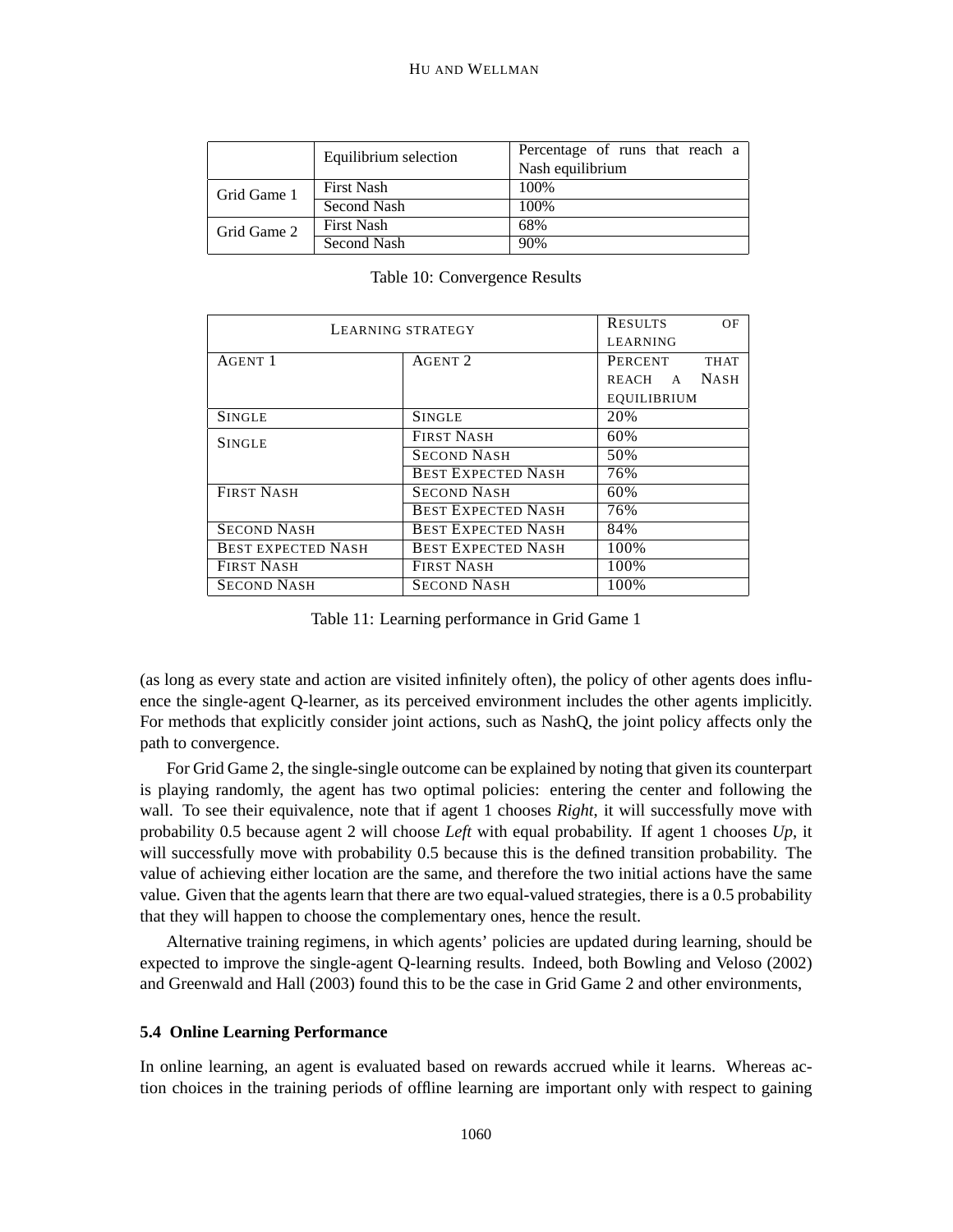| LEARNING STRATEGY         | <b>RESULTS</b><br>OF      |                               |
|---------------------------|---------------------------|-------------------------------|
|                           |                           | <b>LEARNING</b>               |
| AGENT 1                   | AGENT <sub>2</sub>        | <b>PERCENT</b><br><b>THAT</b> |
|                           |                           | <b>NASH</b><br>REACH A        |
|                           |                           | EQUILIBRIUM                   |
| <b>SINGLE</b>             | <b>SINGLE</b>             | 50%                           |
| <b>SINGLE</b>             | <b>FIRST NASH</b>         | 54%                           |
|                           | <b>SECOND NASH</b>        | 62%                           |
|                           | <b>BEST EXPECTED NASH</b> | 38%                           |
| <b>FIRST NASH</b>         | <b>SECOND NASH</b>        | 64%                           |
|                           | <b>BEST EXPECTED NASH</b> | 78%                           |
| <b>SECOND NASH</b>        | <b>BEST EXPECTED NASH</b> | 36%                           |
| <b>BEST EXPECTED NASH</b> | <b>BEST EXPECTED NASH</b> | 42%                           |
| <b>FIRST NASH</b>         | <b>FIRST NASH</b>         | 68%                           |
| <b>SECOND NASH</b>        | <b>SECOND NASH</b>        | 90%                           |

Table 12: Learning performance in Grid Game 2

information, in online learning the agent must weigh value for learning (*exploration*) against direct performance value (*exploitation*).

The Q-learning literature recounts many studies on the balance between exploration and exploitation. In our investigation, we adopt an ε-Greedy exploration strategy, as described, for example, by Singh et al. (2000). In this strategy, the agent explores with probability  $\varepsilon_t(s)$  and chooses the optimal action with probability  $1 - \varepsilon_t(s)$ . Singh et al. (2000) proved that when  $\varepsilon_t(s) = c/n_t(s)$  with  $0 < c < 1$ , the learning policy satisfies the GLIE (Greedy in the Limit with Infinite Exploration) property.

We test agent 1's performance under three different strategies: *exploit*, *explore*, and *exploitand-explore*. In the exploit strategy, an agent always chooses the Nash equilibrium learned so far if the state has been visited at least once  $(n_t(s) \ge 1)$ . If  $n_t(s) = 0$ , the agent will choose an action randomly. In the explore strategy, an agent chooses an action randomly. In the exploit-and-explore strategy, the agent chooses the Nash equilibrium action with probability  $\varepsilon_t(s) = \frac{1}{1 + n_t(s)}$  and chooses a random action with probability  $1 - \varepsilon_t(s)$ .

Our results are shown in Figure 9. The experiments show that when the other agent plays exploit, the exploit-and-explore strategy gives agent 1 higher payoff than the exploit strategy. When agent 2 is an explore or exploit-and-explore agent, agent 1's payoff from exploit is very close to that from exploit-and-explore, though the latter is still a little higher. One explanation for this is that the exploit strategy is very easily trapped in local optima. When one agent uses the exploit-and-explore strategy, it helps that agent to find an action that is not in conflict with another agent, so that both agents will benefit.

# **6. Related Work**

Littman (1994) designed a Minimax-Q learning algorithm for zero-sum stochastic games. A convergence proof for that algorithm was provided subsequently by Littman and Szepesvári (1996). Claus and Boutilier (1998) implemented a joint action learner, incorporating other agents' actions into its Q-function, for a repeated coordination game. That paper was first presented in a AAAI-97 workshop, and motivated our own work on incorporating joint actions into Q-functions in the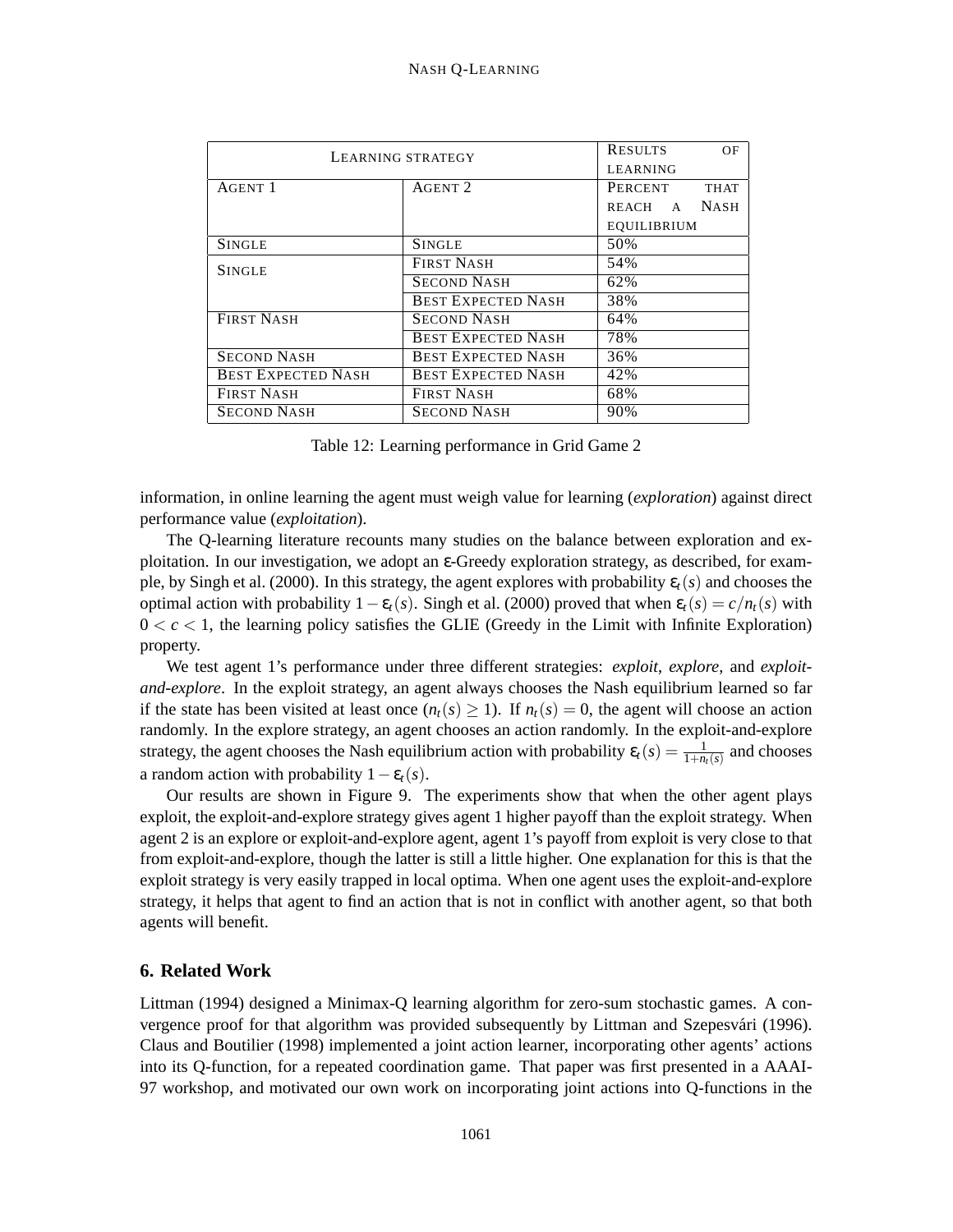

Figure 9: Online performance of agent 1 in three different environments

general-sum context. Our Nash Q-learning algorithm (Hu and Wellman, 1998) was the subject of further clarification from Bowling (2000) and illustrations from Littman (2001b).

The Friend-or-Foe Q-learning (FFQ) algorithm (Littman, 2001a) overcomes the need for our assumptions about stage games during learning in special cases where the stochastic game is known to be a coordination game or zero-sum. In coordination games—where there is perfect correlation between agents' payoffs—an agent employs Friend-Q, which selects actions to maximize an agent's own payoff. In zero-sum games—characterized by perfect *negative* correlation between agents' payoffs—an agent uses Foe-Q, which is another name for Minimax-Q. In both cases, the correlations reduce the agents' learning problem to that of learning its own Q-function. Littman shows that FFQ converges generally, and to equilibrium solutions when the friend or foe attributions are correct. His analysis of our two grid-world games (Section 5) further illuminates the relation between NashQ and FFQ.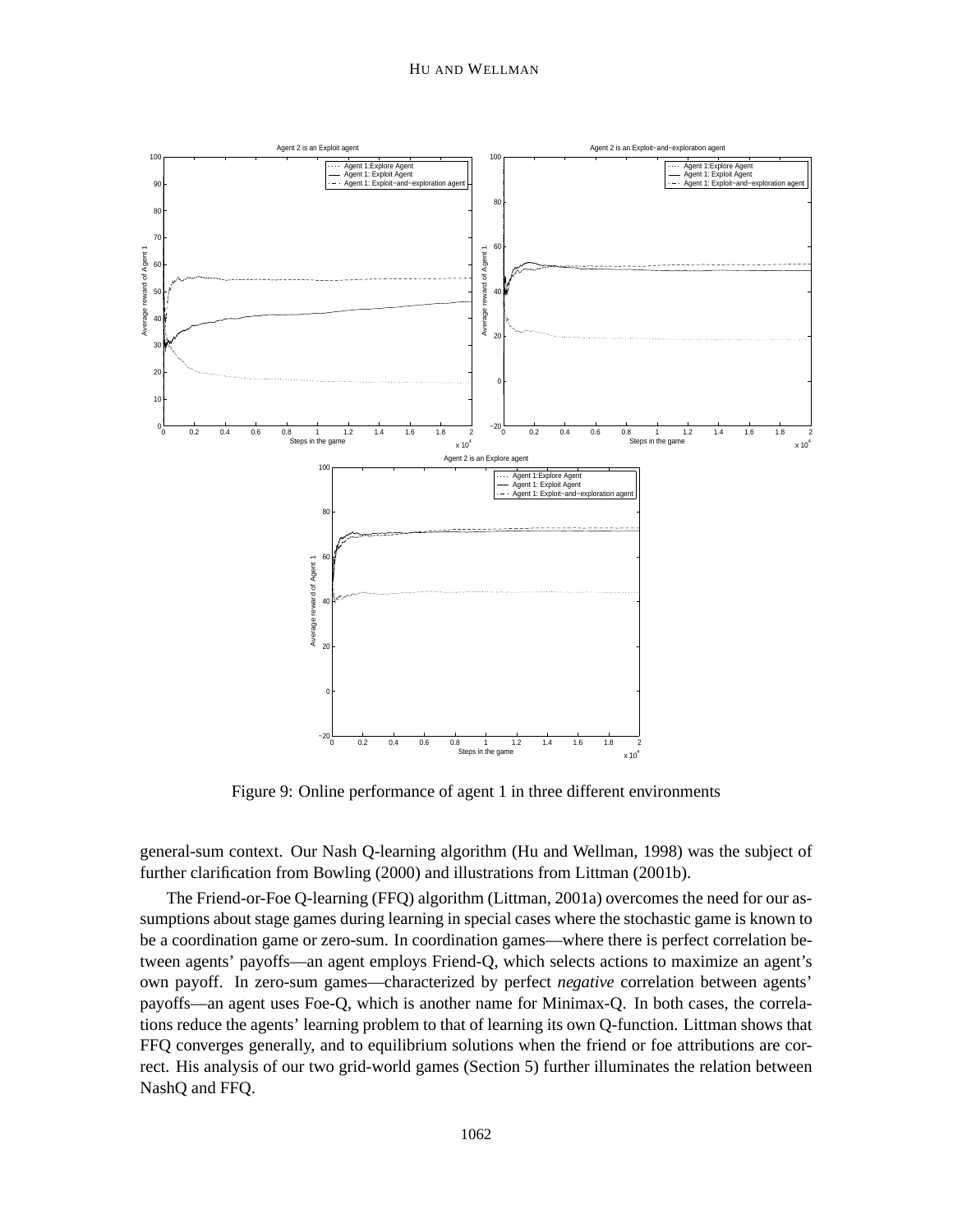Sridharan and Tesauro (2000) have investigated the behavior of single-agent Q-learners in a dynamic pricing game. Bowling and Veloso (2002) present a variant of single-agent Q-learning, where rather than adopt the policy implicit in the Q-table, the agent performs hill-climbing in the space of probability distributions over actions. This enables the agent to maintain a mixed strategy, while learning a best response to the other agents. Empirical results (including an experiment with our Grid Game 2) suggest that the rate of policy hill climbing should depend on the estimated quality of the current policy.

Researchers continue to refine Q-learning for zero-sum stochastic games. Recent developments include the work by Brafman and Tennenholtz (2000, 2001), who developed a polynomial-time algorithm that attains near-optimal average reward in zero-sum stochastic games. Banerjee et al. (2001) designed a Minimax-SARSA algorithm for zero-sum stochastic games, and presented evidence of faster convergence than Minimax-Q.

One of the drawbacks of Q-learning is that each state-action tuple has to be visited infinitely often.  $Q(\lambda)$  learning (Peng and Williams, 1996, Wiering and Schmidhuber, 1998) promises an interesting way to speed up the learning process. To apply Q-learning online, we seek a general criterion for setting the exploitation rate, which would maximize the agent's expected payoff. Meuleau and Bourgine (1999) studied such a criterion in single-agent multi-state environments. Chalkiadakis and Boutilier (2003) proposed using Bayesian beliefs about other agents's strategies to guide the calculation. Since fully Bayesian updating is computationally demanding, in practice they update strategies based on fictitious play.

This entire line of work has raised questions about the fundamental goals of research in multiagent reinforcement learning. Shoham et al. (2003) take issue with the focus on convergence toward equilibrium, and propose four alternative, well-defined problems that multiagent learning might plausibly address.

## **7. Conclusions**

We have presented NashQ, a multiagent Q-learning method in the framework of general-sum stochastic games. NashQ generalizes single-agent Q-learning to multiagent environments by updating its Q-function based on the presumption that agents choose Nash-equilibrium actions. Given some highly restrictive assumptions on the form of stage games during learning, the method is guaranteed to converge. Empirical evaluation on a pair of small but interesting grid games shows that the method can often find equilibria despite the violations of our theoretical assumptions. In particular, in a game possessing multiple equilibria with identical values, the method converges to equilibrium with relatively high frequency. In a second game with a variety of equilibrium Q-values, the observed likelihood of reaching an equilibrium is reduced. In both cases, however, employing NashQ improves the prospect for reaching equilibrium over single-agent Q-learning, at least in the offline learning mode.

Although NashQ is defined for the general-sum case, the conditions for guaranteed convergence to equilibrium do not cover a correspondingly general class of environments. As Littman (2001a,b) has observed, the technical conditions are actually limited to cases—coordination and adversarial equilibria—for which simpler methods are sufficient. Moreover, the formal condition (Assumption 3) underlying the convergence theorem is defined in terms of the stage games *as perceived during learning*, so cannot be evaluated in terms of the actual game being learned. Of what value,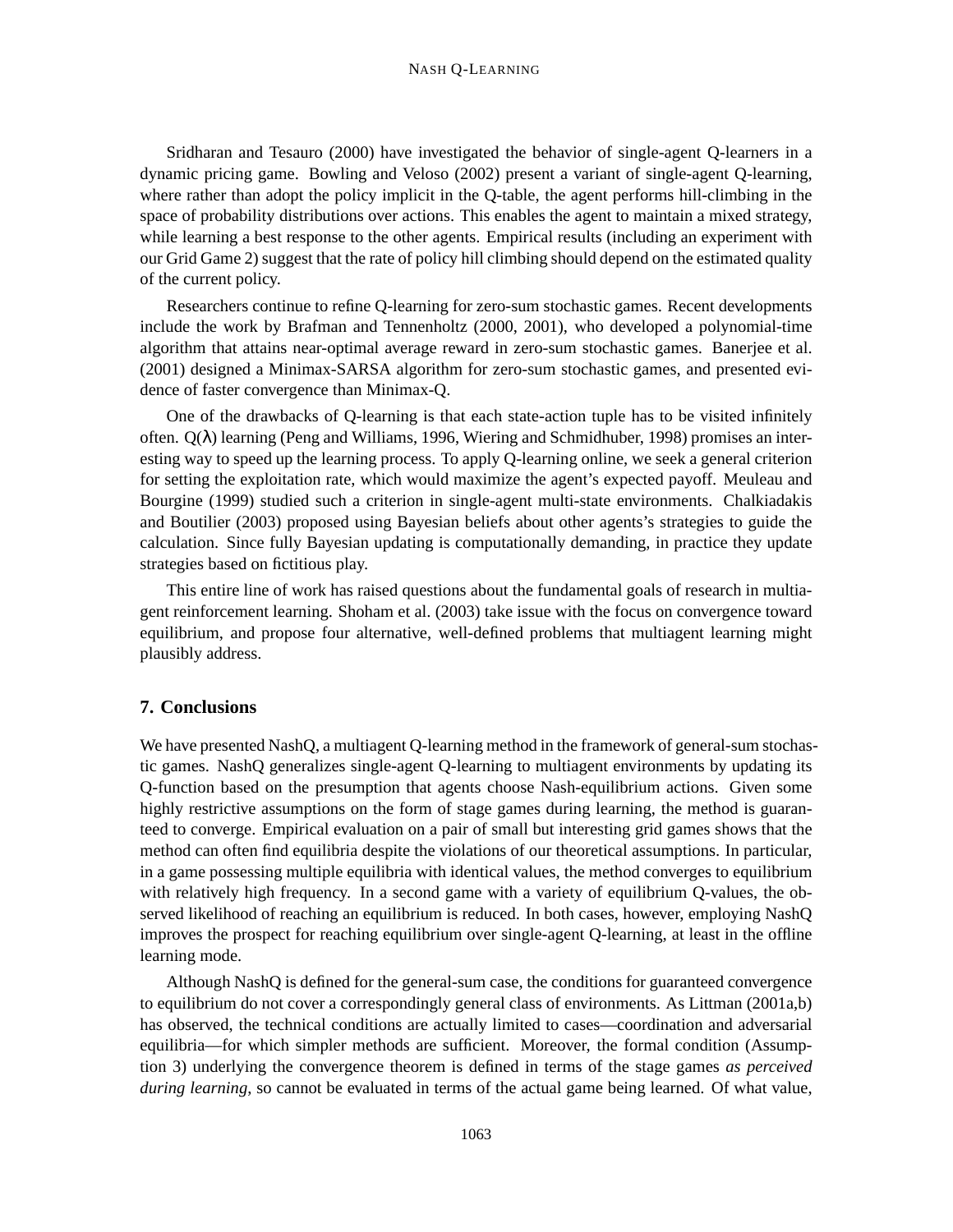then, are the more generally cast algorithm and result? We believe there are two main contributions of the analysis presented herein.

First, it provides a starting point for further theoretical work on multiagent Q-learning. Certainly there is much middle ground between the extreme points of pure coordination and pure zero-sum, and much of this ground will also be usefully cast as special cases of Nash equilibrium.<sup>9</sup> The NashQ analysis thereby provides a known sufficient condition for convergence, which may be relaxed in particular circumstances by taking advantage of other known structure in the game or equilibriumselection procedure.

Second, at present there is *no* multiagent learning method offering directly applicable performance guarantees for general-sum stochastic games. NashQ is based on intuitive generalization of both the single-agent and minimax methods, and remains a plausible candidate for the large body of environments for which no known method is guaranteed to work well. One might expect it to perform best in games with unique or concentrated equilibria, though further study is required to support strong conclusions about its relative merits for particular classes of multiagent learning problems.

Perhaps more promising than NashQ itself are the many conceivable extensions and variants that have already begun to appear in the literature. For example, the "extended optimal response" approach (Suematsu and Hayashi, 2002) maintains Q-tables for all agents, and anticipates the other agents' actions based on a balance of their presumed optimal and observed behaviors. Another interesting direction is reflected in the work of Greenwald and Hall (2003), who propose a version of multiagent Q-learning that employs *correlated equilibrium* in place of the Nash operator applied by NashQ. This appears to offer certain computational and convergence advantages, while requiring some collaboration in the learning process itself.

Other equilibrium concepts—such as any of the many Nash "refinements" defined by game theorists—specify by immediate analogy a variety of multiagent Q-learning. It is our hope that an understanding of NashQ can assist search through all the plausible variants and hybrids, toward the ultimate goal of designing effective learning algorithms for dynamic multiagent domains.

#### **Appendix A. A Mixed Strategy Nash Equilibrium for Grid Game 2**

We are interested in determining if there exists a mixed strategy Nash equilibrium for Grid Game 2. Let  $R_i \equiv v^i(s_0)$  be agent *i*'s optimal value by following Nash equilibrium strategies starting from state  $s_0$ , where  $s_0 = (0, 2)$ . The two agents' Nash Q-values for taking different joint actions in state  $s<sub>0</sub>$  are shown in Table 5.1.2. The Nash Q-value is defined as the sum of discounted rewards of taking a joint action at current state (in state *s*0) and then following the Nash equilibrium strategies thereafter.

Let  $(p,1-p)$  be agent 1's probabilities of taking action *Right* and *Up*, and  $(q,1-q)$  be agent 2's probabilities of taking action *Left* and *Up*. Then agent 1's problem is

$$
\max_{p} p[q(-1+0.99R_1) + (1-q)98] + (1-p)[49q + (1-q)(49 + \frac{1}{4}0.99R_1]
$$
  
s.t.  $p \ge 0$ 

<sup>9.</sup> Indeed, the classes of games that *possess*, respectively, coordination or adversarial equilibria, are already far relaxed from the pure coordination and zero-sum games, which were the focus of original studies establishing behaviors of the equivalents of Friend-Q and Foe-Q.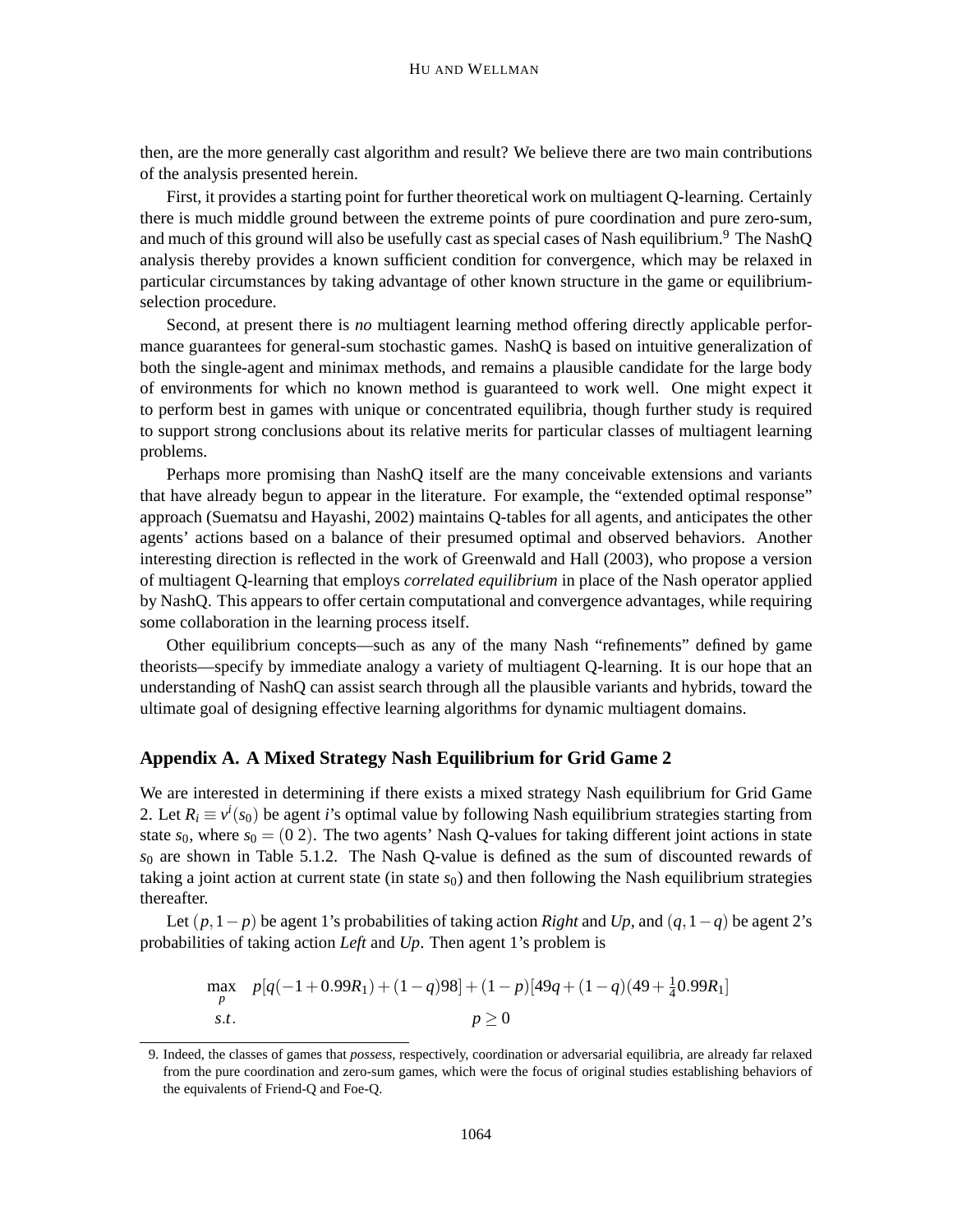|       | Left         | Up         |
|-------|--------------|------------|
| Right | 47.87, 47.87 | 98, 49     |
| Up    | 49.98        | 61.2, 61.2 |

Table 13: Nash Q-values in state (0 2)

Let  $\mu$  be the Kuhn-Tucker multiplier on the constraint, so that the Lagrangian takes the form:

$$
L = p[0.99R_1q + 98 - 99q] + (1 - p)[49 + 0.2475R_1 - 0.2475R_1q] - \mu p
$$

The maximization condition requires that  $\frac{\partial L}{\partial p} = 0$ . Therefore we get

$$
0.99R_1q + 98 - 99q - 49 - 0.2475R_1 + 0.2475R_1q = \mu.
$$
\n(18)

Since we are interested in mixed strategy solution where  $p > 0$ , the slackness condition implies that  $\mu = 0$ . Based on equation (18), we get

$$
R_1 = \frac{99q - 49}{1.2375q - 0.2475}.\tag{19}
$$

By symmetry in agent 1 and 2's payoffs, we also have

$$
R_2 = \frac{99p - 49}{1.2375p - 0.2475}.
$$

By definition,  $R_1 = v^1(s_0)$ . According to Lemma 10,  $v^1(s_0) = \pi^1(s_0)\pi^2(s_0)Q^1(s_0)$ . Since  $\pi^1(s_0) =$  $(p \ 1-p)$  and  $\pi^2(s_0)=(q \ 1-q)$ , therefore

$$
R_1 = (p \ 1-p) \begin{pmatrix} -1+0.99R_1 & 98 \\ 49 & 49+\frac{1}{4}0.99R_1 \end{pmatrix} \begin{pmatrix} q \\ 1-q \end{pmatrix}
$$
  
=  $pq(-1+0.99R_1)+(1-q)p98+49q(1-p)+(1-q)(1-p)(49+0.2475R_1).$ 

From the above equation and (19), we have

$$
-24.745 + 1.7325q + 24.5025q^2 = 0,
$$

and solving yields  $q = 0.97$ .

By symmetry in the two agents' payoff matrices, we have  $p = 0.97$ .

Therefore we have  $R_1 = R_2 = \frac{99 \times 0.97 - 49}{1.2375 \times 0.97 - 0.2475} = 49.36$ . We can then rewrite Table 5.1.2 as Table 13.

#### **Acknowledgments**

We thank Craig Boutilier, Michael Littman, Csaba Szepesvári, Jerzy Filar, and Olvi Mangasarian for helpful discussions. The anonymous referees provided invaluable criticism and suggestions.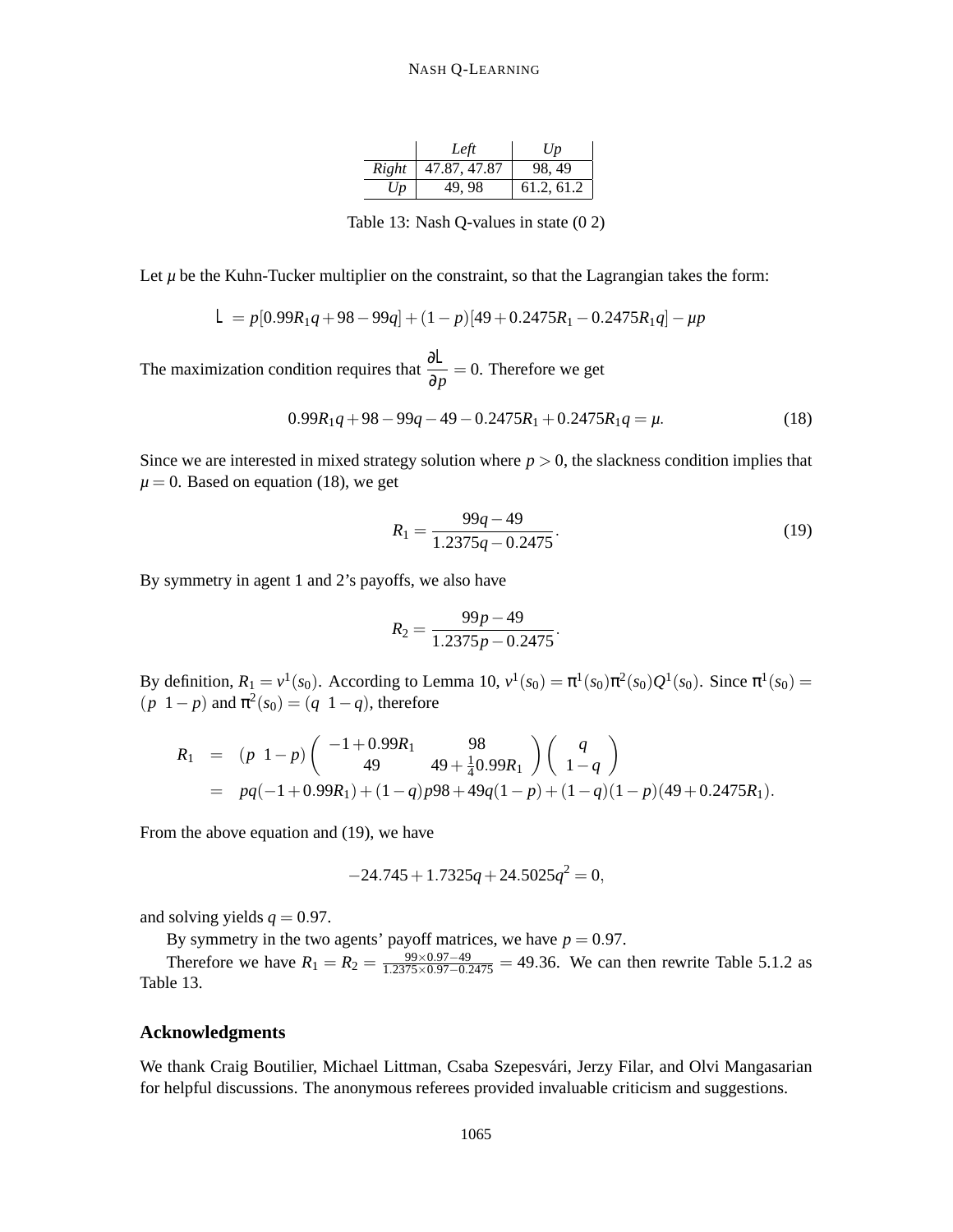# **References**

- Tucker Balch. Learning roles: Behavioral diversity in robot teams. In Sandip Sen, editor, *Collected Papers from the AAAI-97 Workshop on Multiagent Learning*. AAAI Press, 1997.
- Cesar Bandera, Francisco J. Vico, Jose M. Bravo, Mance E. Harmon, and Leemon C. Baird. Residual Q-learning applied to visual attention. In *Thirteenth International Conference on Machine Learning*, pages 20–27, Bari, Italy, 1996.
- Bikramjit Banerjee, Sandip Sen, and Jing Peng. Fast concurrent reinforcement learners. In *Seventeenth International Joint Conference on Artificial Intelligence*, pages 825–830, Seattle, 2001.
- Craig Boutilier. Sequential optimality and coordination in multiagent systems. In *Sixteenth International Joint Conference on Artificial Intelligence*, pages 478–485, Stockholm, 1999.
- Michael Bowling. Convergence problems of general-sum multiagent reinforcement learning. In *Seventeenth International Conference on Machine Learning*, pages 89–94, Stanford, 2000.
- Michael Bowling and Manuela Veloso. Multiagent learning using a variable learning rate. *Artificial Intelligence*, 136:215–250, 2002.
- Ronen I. Brafman and Moshe Tennenholtz. A near-optimal polynomial time algorithm for learning in certain classes of stochastic games. *Artificial Intelligence*, 121(1-2):31–47, 2000.
- Ronen I. Brafman and Moshe Tennenholtz. A general polynomial time algorithm for near-optimal reinforcement learning. In *Seventeenth International Joint Conference on Artificial Intelligence*, pages 953–958, Seattle, 2001.
- Georgios Chalkiadakis and Craig Boutilier. Coordination in multiagent reinforcement learning: a bayesian approach. In *The Proceedings of the Second International Conference on Autonomous Agents and Multiagent Systems (AAMAS 2003)*, pages 709–716, 2003.
- Caroline Claus and Craig Boutilier. The dynamics of reinforcement learning in cooperative multiagent systems. In *Fifteenth National Conference on Artificial Intelligence*, pages 746–752, Madison, WI, 1998.
- Richard W. Cottle, J.-S. Pang, and R. E. Stone. *The Linear Complementarity Problem*. Academic Press, New York, 1992.
- Edwin De Jong. Non-random exploration bonuses for online reinforcement learning. In Sandip Sen, editor, *Collected Papers from the AAAI-97 Workshop on Multiagent Learning*. AAAI Press, 1997.
- Jerzy Filar and Koos Vrieze. *Competitive Markov Decision Processes*. Springer-Verlag, 1997.
- A. M. Fink. Equilibrium in a stochastic *n*-person game. *Journal of Science in Hiroshima University, Series A-I*, 28:89–93, 1964.

Drew Fudenberg and David K. Levine. *The Theory of Learning in Games*. The MIT Press, 1998.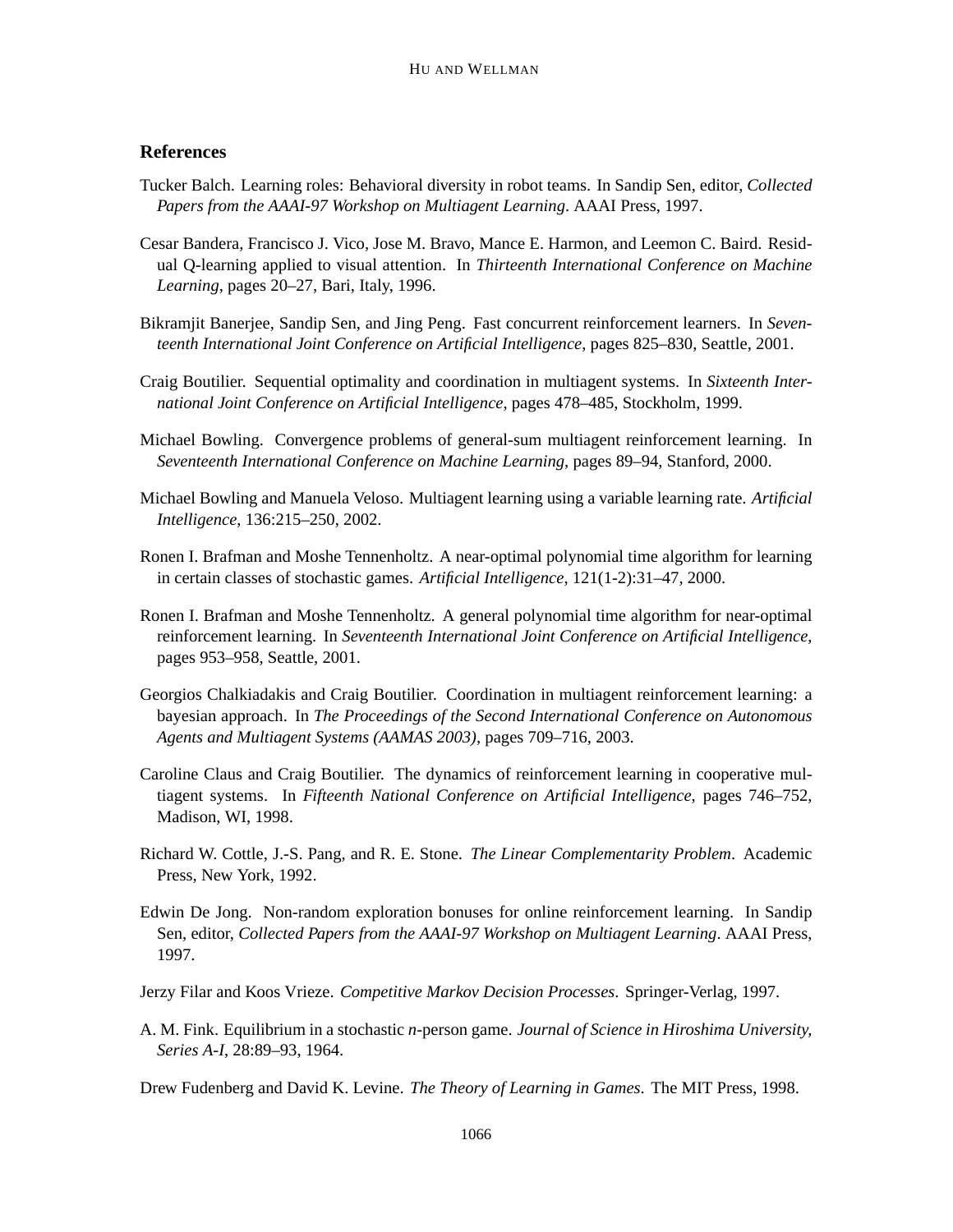- Amy Greenwald and Keith Hall. Correlated Q-learning. In *Proceedings of the Twentieth International Conference on Machine Learning (ICML-2003)*, pages 242–249, Washington DC, 2003.
- Stephan H. G. ten Hagen. *Continuous State Space Q-Learning for Control of Nonlinear Systems*. PhD thesis, University of Amsterdam, February 2001. http://carol.wins.uva.nl/˜stephanh/phdthesis/.
- John C. Harsanyi and Reinhard Selten. *A General Theory of Equilibrium Selection in Games*. The MIT Press, 1988.
- Junling Hu. *Learning in Dynamic Noncooperative Multiagent Systems*. PhD thesis, University of Michigan, Ann Arbor, Michigan, July 1999.
- Junling Hu and Michael P. Wellman. Multiagent reinforcement learning: Theoretical framework and an algorithm. In *Fifteenth International Conference on Machine Learning*, pages 242–250, Madison, WI, 1998.
- Junling Hu and Michael P. Wellman. Experimental results on Q-learning for general-sum stochastic games. In *Seventeenth International Conference on Machine Learning*, pages 407–414, Stanford, 2000.
- Rufus Isaacs. *Differential Games: A Mathematical Theory with Applications to Warfare and Pursuit, Control and Optimization*. R. E. Krieger Pub. Co., 1975.
- Leslie Kaelbling, Michael L. Littman, and Andrew W. Moore. Reinforcement learning: A survey. *Journal of Artificial Intelligence Research*, 4:237–285, 1996.
- Michael Kearns, Michael L. Littman, and Satinder Singh. Graphical models for game theory. In *Seventeenth Conference on Uncertainty in Artificial Intelligence*, pages 253–260, Seattle, 2001.
- Jeffrey O. Kephart and Gerald J. Tesauro. Pseudo-convergent Q-learning by competitive pricebots. In *Seventeenth International Conference on Machine Learning*, pages 463–470, Stanford, 2000.
- Daphne Koller and B. Milch. Multi-agent influence diagrams for representing and solving games. In *Seventeenth International Joint Conference on Artificial Intelligence*, pages 1027–1034, Seattle, Washington, 2001.
- Michael L. Littman. Markov games as a framework for multi-agent reinforcement learning. In *Eleventh International Conference on Machine Learning*, pages 157–163. New Brunswick, 1994.
- Michael L. Littman. Friend-or-foe Q-learning in general-sum games. In *Eighteenth International Conference on Machine Learning*, pages 322–328, Williams College, MA, 2001a.
- Michael L. Littman. Value-function reinforcement learning in Markov games. *Cognitive Systems Research*, 2:55–66, 2001b.
- Michael L. Littman and Csaba Szepesvári. A generalized reinforcement-learning model: Convergence and applications. In *Thirteenth International Conference on Machine Learning*, pages 310–318, 1996.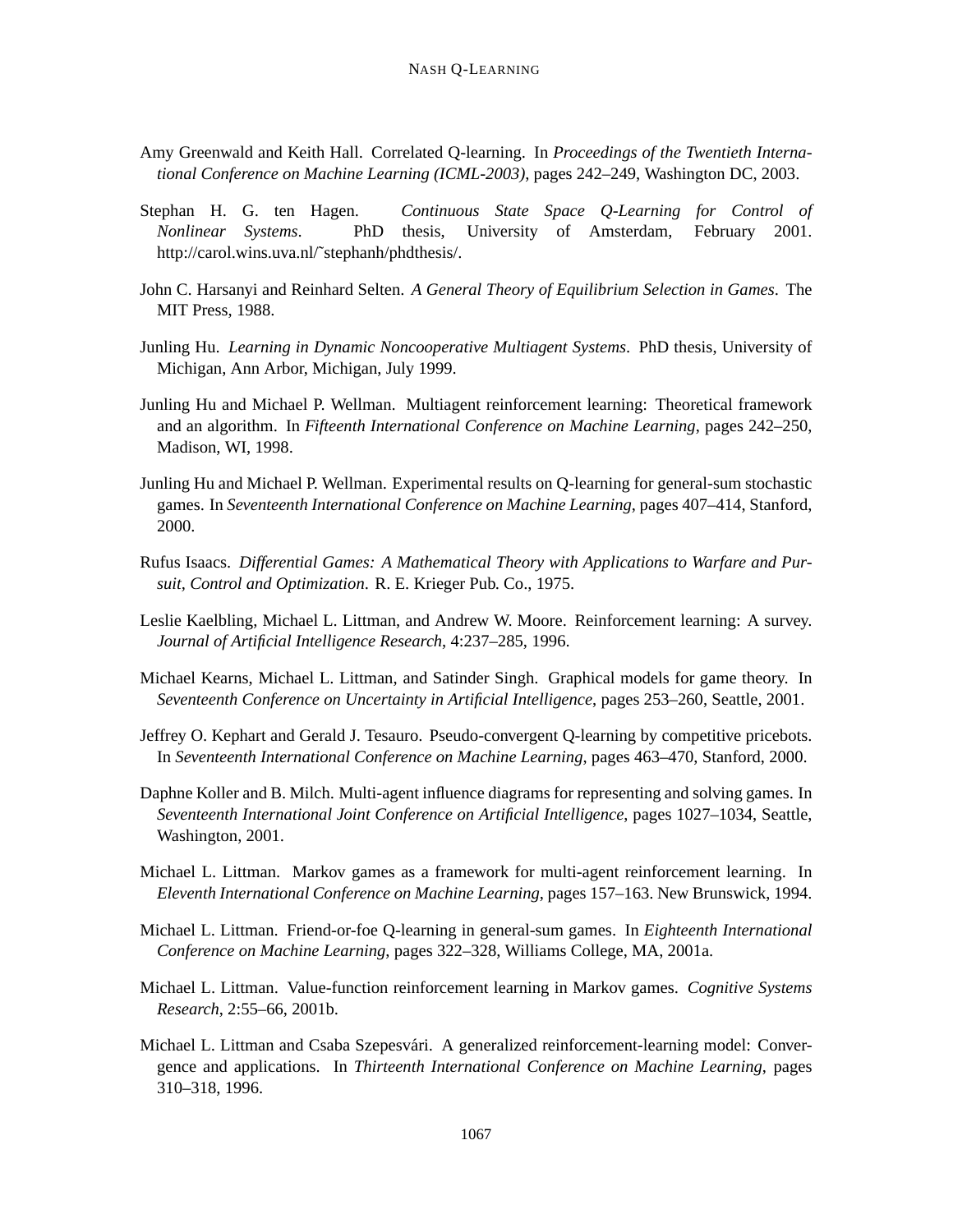- Richard D. McKelvey and Andrew McLennan. Computation of equilibria in finite games. In *Handbook of Computational Economics*, volume 1. Elsevier, 1996.
- Nicolas Meuleau and Paul Bourgine. Exploration of multi-state environments: Local measures and back-propagation of uncertainty. *Machine Learning*, 35(2):117–154, 1999.
- Tom Mitchell. *Machine Learning*, pages 367–390. McGraw-Hill, 1997.
- John F. Nash. Non-cooperative games. *Annals of Mathematics*, 54:286–295, 1951.
- Norihiko Ono and Kenji Fukumoto. Mulit-agent reinforcement learning: A modular approach. In *Second International Conference on Multiagent Systems*, pages 252–258, Kyoto, 1996.
- Martin J. Osborne and Ariel Rubinstein. *A Course in Game Theory*. MIT Press, 1994.
- Jing Peng and Ronald Williams. Incremental multi-step Q-learning. *Machine Learning*, 22:283– 290, 1996.
- Leon A. Petrosjan and Nikolay A. Zenkevich. *Game Theory*. World Scientific, Singapore, 1996.
- Martin L. Puterman. *Markov Decision Processes: Discrete Stochastic Dynamic Programming*. John Wiley & Sons, New York, 1994.
- Yoav Shoham, Rob Powers, and Trond Grenager. Multi-agent reinforcement learning: A critical survey. Technical report, Stanford University, 2003.
- Satinder Singh and Dimitri Bertsekas. Reinforcement learning for dynamic channel allocation in cellular telephone systems. In *Advances in Neural Information Processing Systems*, volume 9, pages 974–980. MIT Press, 1996.
- Satinder Singh, Tommi Jaakkola, Michael L. Littman, and Csaba Szepesvári. Convergence results for single-step on-policy reinforcement learning algorithms. *Machine Learning*, 38(3):287–308, 2000.
- Manu Sridharan and Gerald Tesauro. Multi-agent Q-learning and regression trees for automated pricing decisions. In *Seventeenth International Conference on Machine Learning*, pages 927– 934, Stanford, 2000.
- Peter Stone and Richard S. Sutton. Scaling reinforcement learning toward RoboCup soccer. In *Proc. 18th International Conf. on Machine Learning*, pages 537–544. Morgan Kaufmann, San Francisco, CA, 2001.
- Nobuo Suematsu and Akira Hayashi. A multiagent reinforcement learning algorithm using extended optimal response. In *First International Joint Conference on Autonomous Agents and Multiagent Systems*, pages 370–377, Bologna, 2002.
- Richard S. Sutton and Andrew G. Barto. *Reinforcement Learning: An Introduction*. MIT Press, 1998.
- Csaba Szepesvari and Michael L. Littman. A unified analysis of value-function-based ´ reinforcement-learning algorithms. *Neural Computation*, 11:8:2017–2059, 1999.